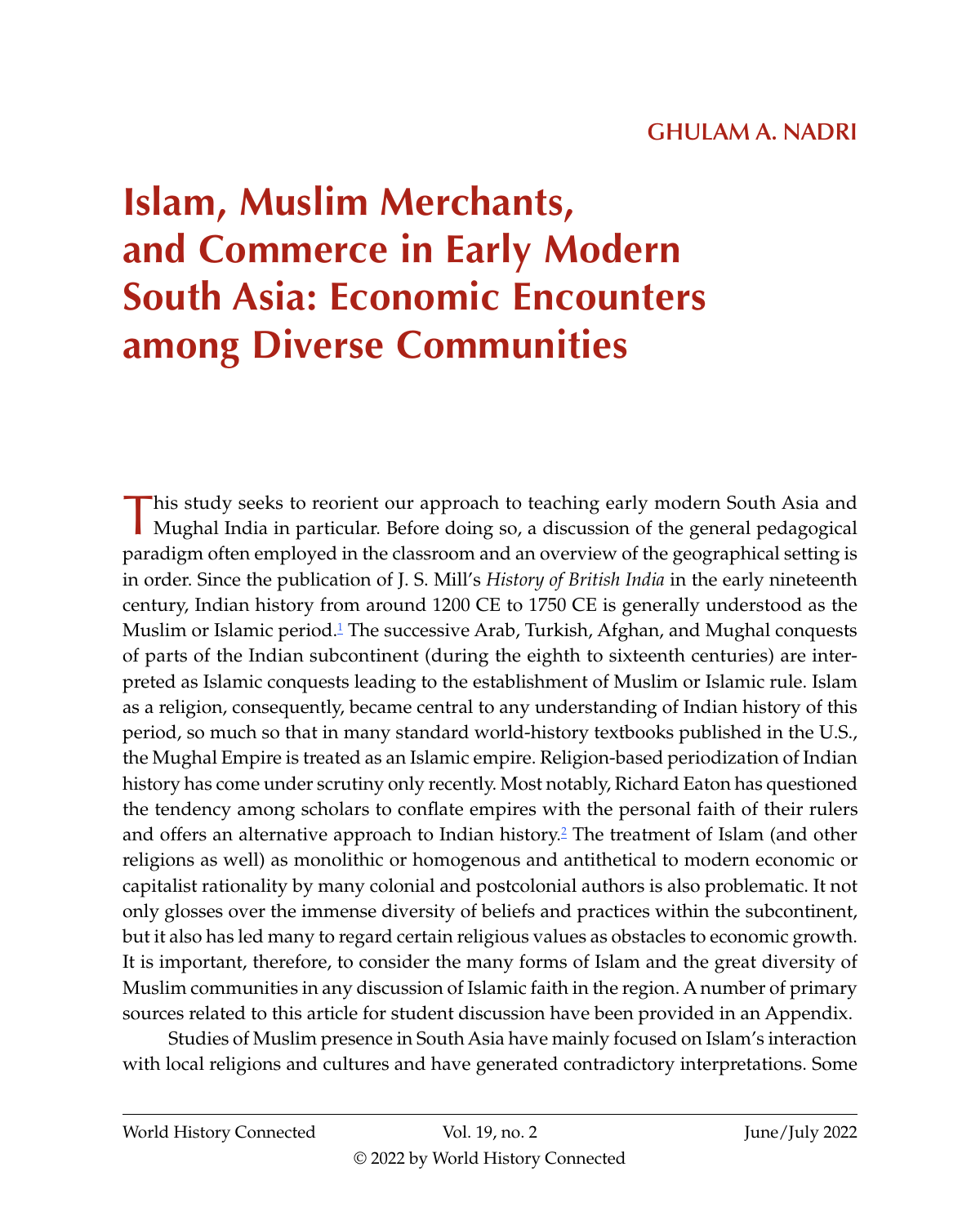#### Nadri | Islam, Merchants, and Commerce

<span id="page-1-0"></span>

Image 1: The Port City of Surat, 1690. Surat was the most prosperous port in the Mughal empire, graced by the mansions and the bustling warehouses of local merchant princes, Hindu and Muslim, doing business with a number of international traders, including Armenians and the French, English and Dutch East India Companies. As seen in this image, the European merchants flew flags from their "factories" or commercial establishments to identify their location to ships entering the port. Jacob Peeters, 1690. In the Public Domain under licensing provisions at Wikimedia Commons.

scholars have emphasized syncretism and argued that Islam was much indigenized as the Muslim communities retained many local non-Islamic practices and beliefs.<sup>[3](#page-13-0)</sup> Others have underscored the distinctiveness of Islam and the tendency among some Muslims to turn to "original" or "pure" Islam.<sup>[4](#page-13-0)</sup> In these discussions, scholars have focused more on the socio-cultural aspirations and activisms of Muslim religious and political elites than on the lived experiences of ordinary believers. This essay turns to the professional world of Muslim merchants, an arena in which the dialectics of Islamic and non-Islamic commercial institutions and practices played out, and explores the formal and informal or customary commercial institutions that facilitated their enterprise. It examines how conscientious they were about Islamic laws (the so-called *sharia*) and to what extent their commercial activities were in conformity with it and the liberalities extended by the schools of Islamic jurisprudence. The analysis of their commercial activities is also important to counter the Eurocentric view that the Muslim inheritance laws, caste system, and other social practices restricted the scale and scope of commercial enterprise and inhibited economic growth.<sup>[5](#page-13-0)</sup> The inheritance laws, which have traditionally caused fragmentation of property, are held to have weakened the development of supra-personal economic institutions in Middle Eastern Islamic societies.<sup>[6](#page-13-0)</sup> By shifting our focus from identifying institutions as defined and discussed in Islamic prescriptive texts to exploring the merchant's world and the complexities of their commercial undertakings we can better understand the extent of their adherence to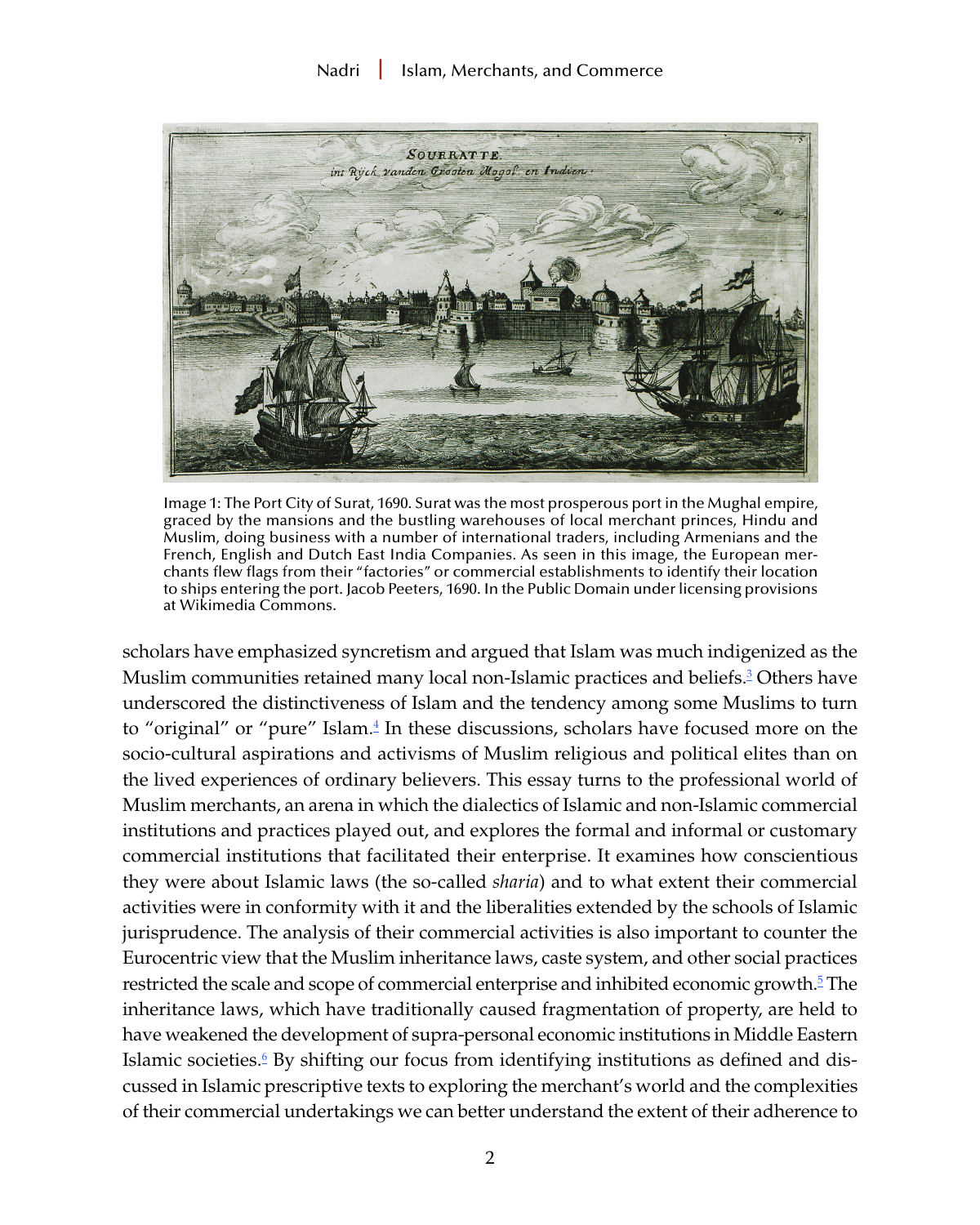<span id="page-2-0"></span>and deviation from business-related provisions of *sharia* as well as the interplay of Islamic institutions and the economic performance of South Asian merchant communities.

In South Asia, several port cities on the western and eastern coasts and urban centers in the interior had a large concentration of Muslims involved in maritime commerce. In the fifteenth and sixteenth centuries, Cambay in Gujarat and Calicut on the Malabar Coast were the premier ports of the subcontinent's oceanic trade. As Tomé Pires wrote, "Cambay stretches out two arms, with her right arm she reaches out towards Aden and with the other towards Malacca, as the most important places to sail to."<sup>[7](#page-13-0)</sup> At both of these places, Muslim merchants had come to dominate the maritime trade by the fourteenth century. $8$  On the Coromandel Coast and in Bengal, the immigrant and local Muslim merchants acquired prominence in overseas trade.<sup>[9](#page-13-0)</sup> Thus, around 1500, when the Portuguese arrived in Indian waters, Muslim merchants were in full control of shipping and maritime trade in the Arabian Sea and the Bay of Bengal.

By the late sixteenth and seventeenth centuries, Surat in Gujarat and Cochin on the Malabar Coast assumed greater significance owing to the increasingly important role they came to play in Indian Ocean commerce under the aegis of the Mughal Empire and the Kingdom of Travancore respectively.<sup>[10](#page-13-0)</sup> Surat eventually emerged as the largest port of the Mughal Empire and was the headquarters of the English East India Company and Dutch East India Company (Verenigde Oost-indische Compagnie) in north-western India for much of the seventeenth and eighteenth centuries. On the Coromandel Coast, commercial fortune moved from one city to another depending on how favorable a particular port was for the local and European merchants. Madras, Masulipatnam, Porto Novo, Pulicat, and Nagapatnam were prominent ones and became the abode of numerous merchants of dif-ferent ethnic and cultural backgrounds.<sup>[11](#page-13-0)</sup> In Bengal, cities such as Hugli, Murshidabad, and Dhaka, were chief commercial centers, each with a sizeable presence of local merchants and European companies and private traders. Since the early seventeenth century, the fortunes of many of these cities were closely linked with European trade.<sup>12</sup> The Muslim merchant communities remained nevertheless an important factor in the port-to-port trade of the Indian Ocean.

## **Islam in South Asia**

It is essential that students of South Asia understand that the followers of Islam were not a monolithic social or religious phenomenon and that a variety of Islamic religious traditions arrived in South Asia in different ways, via different actors, and at different times. Many North American students are familiar with the concept of a differentiated Islam: they know of Sunni and Shi'a. However, extending their knowledge beyond this simple divide can be easily demonstrated by examining the complexities of commercial interactions among diverse merchant communities in South Asia and the flexible, financial institutions created to facilitate exchange in the seventeenth and eighteenth centuries.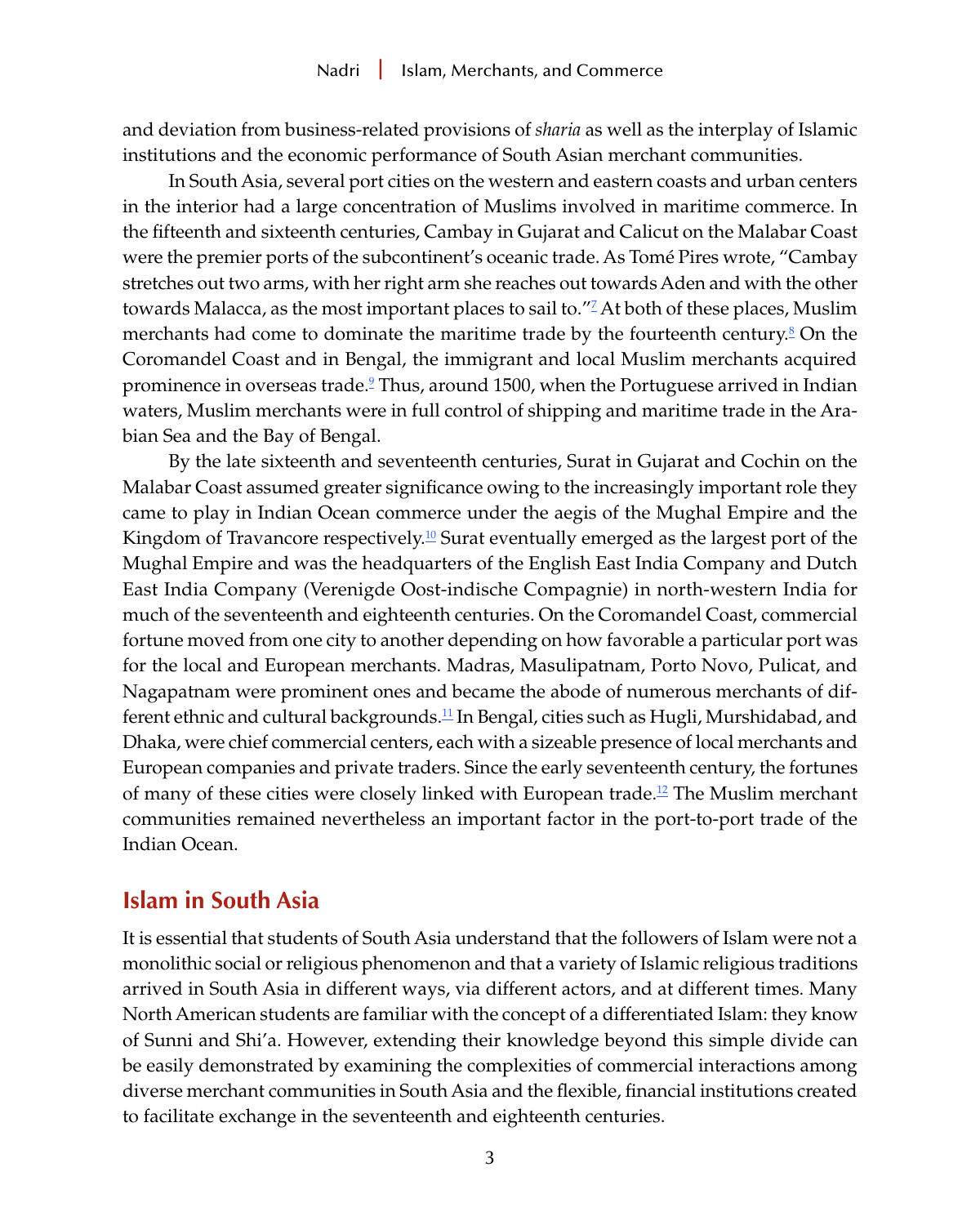<span id="page-3-0"></span>The rise of Islam in Arabia and its rapid expansion eastward in the seventh and eighth centuries intensified commercial interaction along the western Indian Ocean littoral. Arabian navigational expertise and maritime enterprise blossomed in the subsequent centuries as Arab ships plied the waters between the Red Sea and the South China Sea providing a great deal of unity to the Indian Ocean world.<sup>13</sup> This commercial dominance was so much so that Arab merchants came to control much of the maritime trade of the western Indian Ocean at the turn of the second millennium  $CE.\frac{14}{2}$  By the early twelfth century, in the words of Andre Wink, "the Muslims dominated all important maritime and caravan trade routes with the exception only of the northern trans-Eurasian silk route from China to India and Russia, and one major trade centre, Byzantium.<sup> $n_{15}$ </sup> The newly converted Muslim Arab and Persian merchants trading with South Asia introduced Islam to that region in the eighth and ninth centuries. Many such merchants had established themselves permanently or quasi-permanently in several major coastal regions such as Gujarat, the Malabar and Cor-omandel Coasts, Ceylon, and Bengal.<sup>[16](#page-14-0)</sup> The immigrant merchants needed a social base to support their businesses; hence integration with local society was a crucial step toward turning circumstances to their favor. Many visiting merchants married local women and gradually formed a local Islamic society on the coasts of South Asia. The Mappila Muslims of Malabar and the Labbais and Marakkayars of Coromandel are communities that came into being out of such integration in the thirteenth and fourteenth centuries. $17$ 

South Asia also witnessed, from the northwest, a series of military expeditions much more likely to appear in history texts than the merchant activity just described. This military action was primarily motivated toward establishing political control over the territory.<sup>18</sup> The Ghorid invasions of the late twelfth century led to the establishment of the Delhi Sultanate, which was ruled by successive Turk and Afghan Muslim dynasties. Because of these conquests, a new Muslim aristocracy substituted the formerly Rajput governing classes in the newly conquered territories. Additionally, a Muslim socio-cultural base began to be built mainly through articulating power in such a way that a number of Muslims, settled in clusters in those regions, was culturally assimilated and many more people were encouraged to come into the folds of the new faith.<sup>[19](#page-14-0)</sup> The Islamic cultural ethos was strengthened even further under the auspices of the independent sultanates in Bengal, Gujarat (1347–1573), the Bahmani Kingdom of the Deccan (1347–early fifteenth century), and subsequently under the Mughal political regime (1526–1757).

A third strand in the formation of the Muslim community in South Asia was represented by the Sufis, who came from West Asia equipped with the Islamic philosophy of mysticism. Being mostly Sunnis and followers of the *Hanafi*, the most liberal of the four schools of Islamic jurisprudence, the Sufi saints introduced a less orthodox form of Islam in the subcontinent.<sup>[20](#page-14-0)</sup> The Sufis usually lived among ordinary people, spoke their language, borrowed and adopted many of their cultural practices, and, above all, welcomed everyone into their hospices (*khanqahs*) and had respect for people of other faiths. It was through the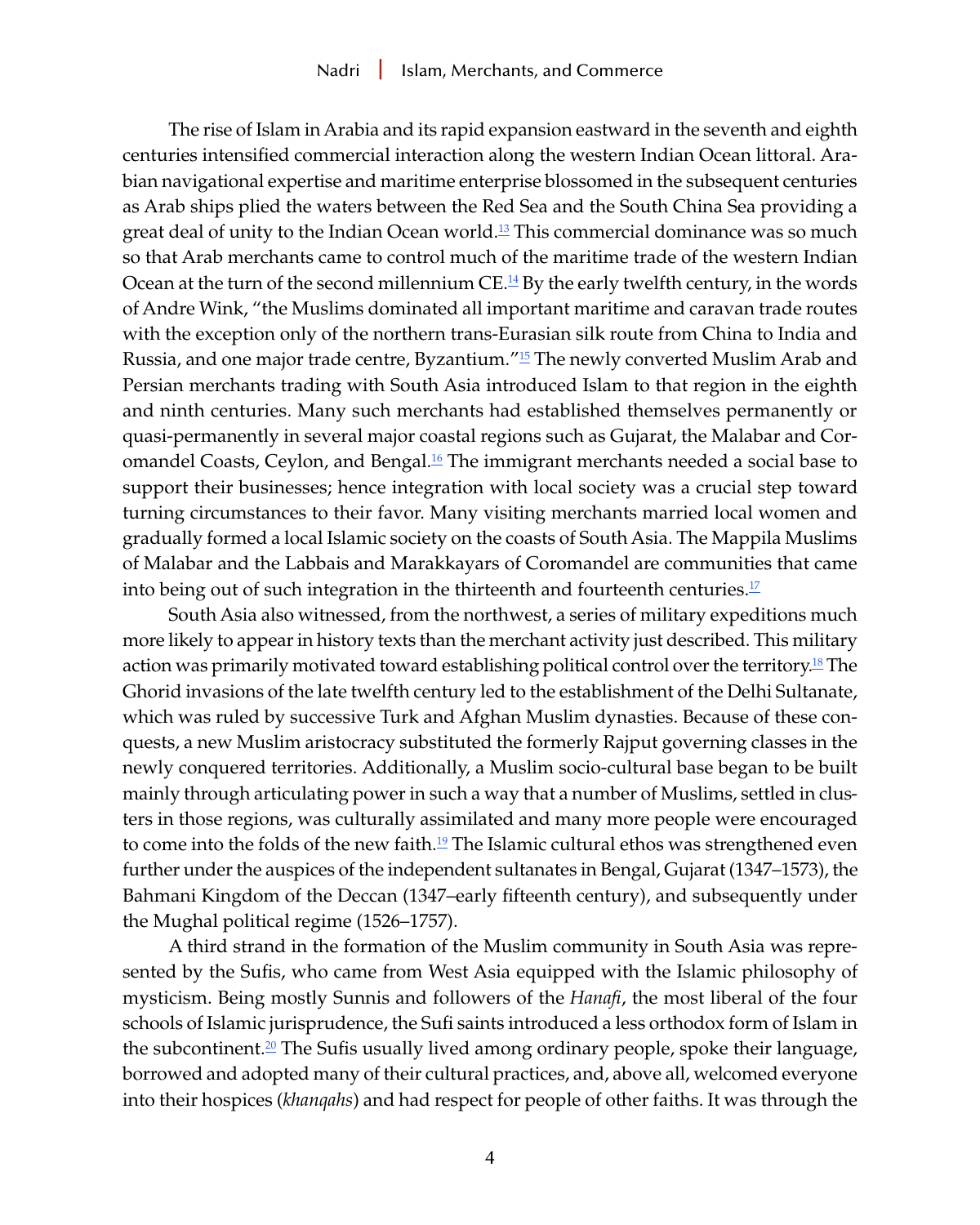<span id="page-4-0"></span>efforts of the Sufi saints that Muslim societies developed in the Punjab and the Deccan. $21$ While some Sufis believed that true love for God was the essence of every religion and thus it did not matter to them how one worshiped, some considered conversion of their non-Muslim followers to Islam to be a noble objective. $\frac{22}{5}$ 

The Muslim community that emerged in South Asia thus comprised people of different cultural persuasions representing three strands of orthodox, liberal political, and pluralistic Islam. The Arab settlers of coastal South Asia represented the most orthodox form of Islam and were mainly followers of the *Shafi'i* school of Sunni jurisprudence. They adhered rather strictly to their supposedly superior culture and tradition and did not let local cultural influences permeate their so-called purist Islam. As Susan Bayly has remarked, the Marakkayar Muslims settled along the Coromandel Coast were Shafi'is who claimed to be "pure descendants of the 9th and 10th century Arab traders and seafarers" and consequently "stigmatize[d] other Tamil-speaking Muslims as 'mere converts', persons of humble origin who converted from Hinduism in the relatively recent past." $23$  The political conquest of Bengal, Gujarat, and the Deccan by the Sultans of Delhi resulted in the expansion of the Muslim ruling classes. The majority of Muslims who came to these regions in the course of the Turkish invasions were followers of the Hanafi School. Local converts found it convenient to adhere to this school, which allowed them to retain some practices and beliefs of their former religion. The Muslim cultures that emerged in South Asia differed in matters of rituals and customs, and differed quite substantially from the Islam of Arabia.<sup>24</sup>

In many South Asian ports, Muslims formed the second major group after the Hindu and Jain merchants (the Banias in western India and the Chettis and Komatis in Coromandel).[25](#page-14-0) The Muslim merchant community was heterogeneous, incorporating several sub-communities based on different ethnic, linguistic, or regional affiliations.<sup>[26](#page-14-0)</sup> A majority of Muslim merchants adhered to Sunni Islam while others were Shias. The West Asian Arabs, the Turks, the Mughals, and a section of Gujarati Bohra merchants followed the Sunni tradition. The Khojas, the Persians, and a section of the Bohras followed the Shia tradition. Among the Sunnis, a majority followed the Hanafi School of jurisprudence and others followed the Shafi'i or another school.

This heterogeneity was also expressed quite explicitly in their social and commercial cultures. The expansion of political Islam in South Asia allowed its new converts to retain some of their customary practices and beliefs. This is evident in the regional differences in social customs and cultural practices throughout the subcontinent.<sup>27</sup> Excepting the basic tenets of Islam (*faraiz* or mandatory beliefs and rituals), local pre-Islamic cultural practices and values remained prominent and, in some cases, even dominant in everyday life.<sup>[28](#page-15-0)</sup>

Islam emerged in a society that thrived on commerce. Right from the beginning, the pre-Islamic practices were adapted as legitimate methods of conducting trade except the prohibition of usury (*riba*)[.29](#page-15-0) The pre-Islamic institutions of commenda (a commercial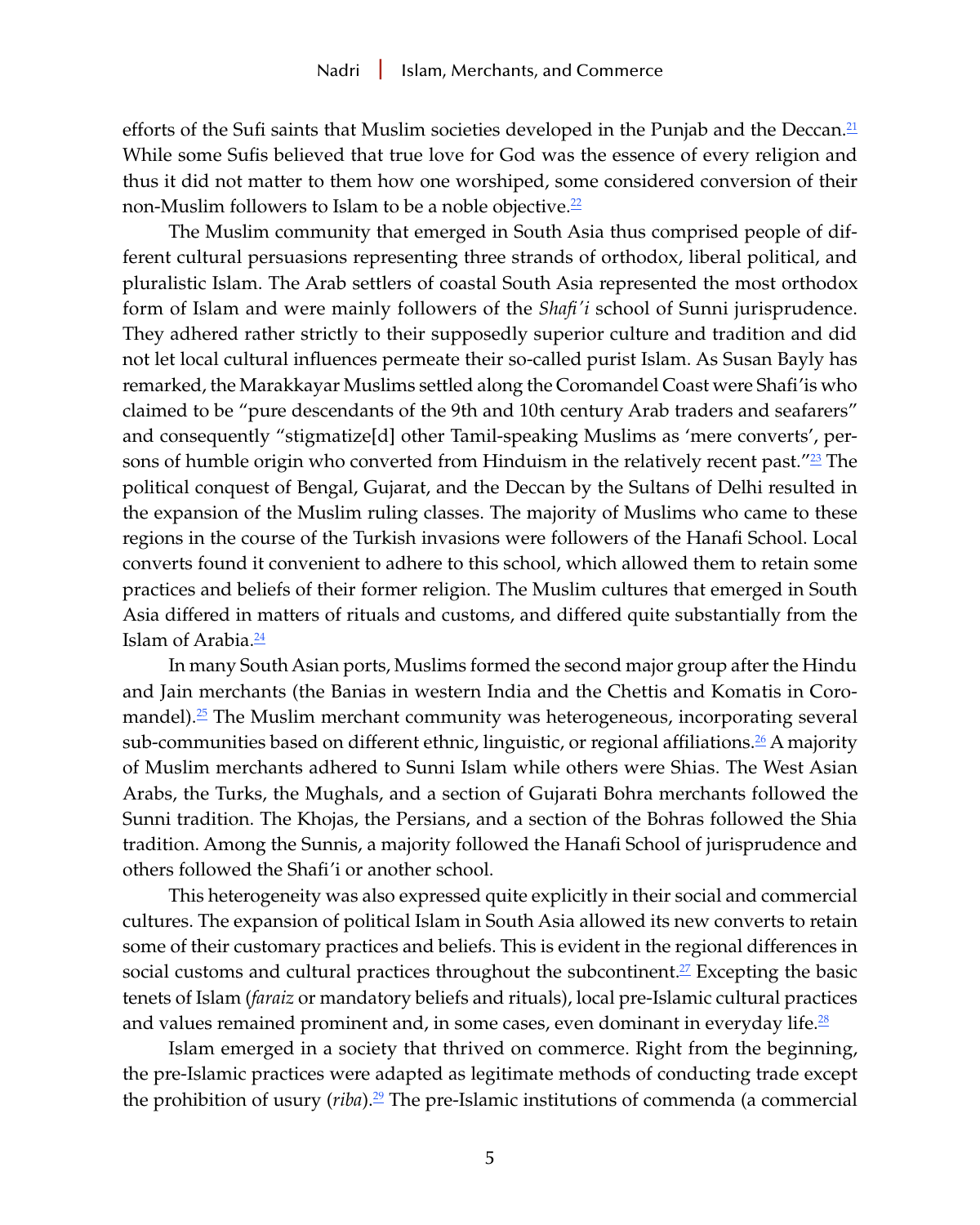<span id="page-5-0"></span>contract between an investing merchant and a traveling merchants) and partnership were incorporated into *sharia* and recognized as legal instruments of pooling resources, such as cash, goods, skills, or a combination of all, to carry out commercial activities. $\mathbb{S}^{\Omega}$  There is no consensus among the four schools of Sunni jurisprudence regarding the nature and mode of application of these institutions. Of all, the Hanafi School and the liberality with which it legitimated the commenda arrangements (not valid in Shafi'i jurisprudence) broadened the scope of this institution to accommodate different types and forms of commercial dealings. With the application of juristic preference (*istihsān*) or legal devices (*hiyāl*), instruments to circumvent any prohibition, many forms of commercial dealings were considered permissible under the Hanafi law of commenda and partnership. Abraham L. Udovitch has attributed the affluence of the Muslim world in the early Middle Ages to the superiority and flexibility of the commercial techniques available to merchants. $31$ 

In South Asia, the Mughal Empire and Muslim sultanates in the Deccan, embraced heterogeneity and diversity and provided a broad institutional framework for merchants to carry out trade and other economic activities. It is important for students to know that as sovereigns, Muslim rulers did not really follow Islamic laws. Many of their actions and policies, in fact, were adaptations of local non-Islamic rituals and practices. States unbound by *sharia*, thus, gave Muslim merchants a wider space to pursue their calling. Their fiscal and commercial measures and policies greatly facilitated trade and benefited merchants. What follows below is an exploration of the state as an institution and the extent to which its policies and practices conformed to or deviated from *sharia*.

## **The state as an institution**

The seventeenth century was a period of unprecedented growth in South Asian commodity production and trade. The Mughal Empire's fiscal and trade policies stimulated the economy and contributed to economic growth. The territorial integration of northern and western India connected the productive interior with the ports of Gujarat and Bengal and brought the region into the orbit of Euro-Asian trade, both oceanic and caravan. The relative peace and internal security within the empire and the standardized currency system further encouraged extensive trading. The systematization of revenue collection in cash induced peasants to cultivate high-value crops and stimulated them to use money as a means of exchange. Whereas the state benefitted the most as large revenues annually flowed to its exchequer, the fortunes of the merchants and manufacturers also grew rapidly. $\frac{32}{2}$  The Mughal state regulated the commercial taxation and imposed a uniform duty on imports and exports. The state disregarded the *sharia* stipulation of a lower rate for Muslims and a higher rate for non-Muslims.[33](#page-15-0) It was not until 1663 when Emperor Aurangzeb (1657–1707) imposed differential customs duties whereby all Muslim merchants were asked to pay 2.5 percent of the value of merchandise while the others paid the usual 5 percent, the rates prescribed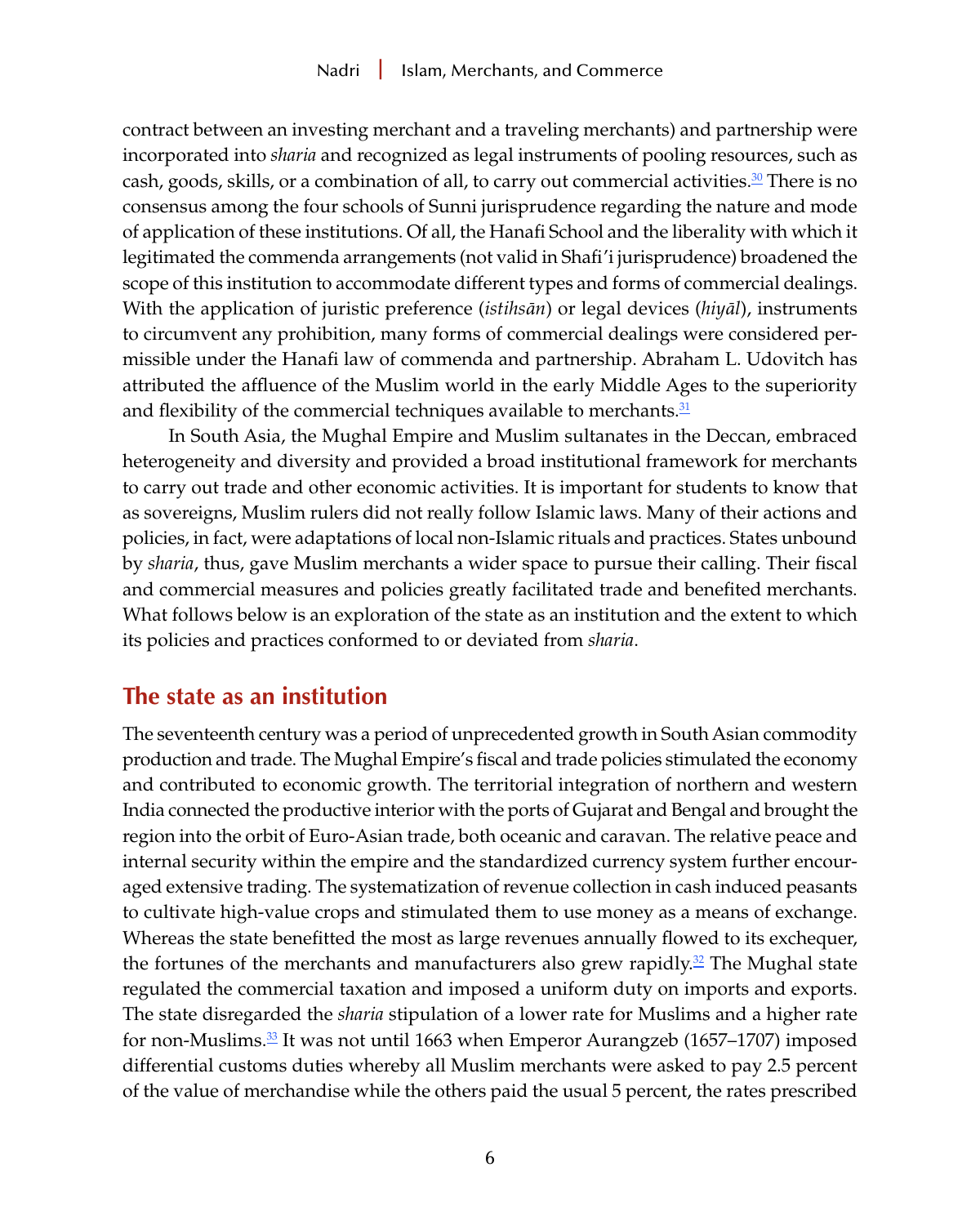<span id="page-6-0"></span>by *sharia*. [34](#page-15-0) Two years later even this reduced duty was abolished altogether for all Muslim merchants[.35](#page-15-0) However, due to the loss of revenue, the emperor reinstated the 2.5 percent customs duties for Muslim merchants. $\frac{36}{5}$  Whatever the legality of these regulations from the point of view of the *sharia*, one can hardly deny their implications for maritime trade. The reduction and then the abolition of the custom duties on all imports and exports must have given to Muslim merchants a certain advantage over others in the sale and purchase of merchandise.<sup>37</sup> The assessment and collection of customs duties were arbitrary.<sup>[38](#page-15-0)</sup> In the eighteenth century, European merchants paid lower custom duties than Muslims at many ports of the Persian Gulf and the Red Sea.<sup>39</sup> In levying commercial taxes, the Mughal and other empires of West Asia were governed by their fiscal and political expediencies rather than by *sharia*.

Like the Mughals, the sultanates of Gujarat and Golconda took interest in maritime matters and played crucial roles in attracting merchants and merchandise to the ports they controlled. Sinnappah Arasaratnam has emphasized the role of Golconda and Bijapur rulers in the growth of commercial fortunes of their respective ports of Masulipatnam and Naga-patnam located on the Coromandel Coast.<sup>[40](#page-16-0)</sup> The commercial success of the Chulia Muslim merchants in the seventeenth and eighteenth centuries was largely due to the supportive institutional framework put in place by the rulers of various Muslim states in the Malay-Indonesian archipelago such as Perak, Kedah, Aceh, and Bantam.[41](#page-16-0) The Mughal Empire and other states, thus, played a vital role in the growth and expansion of trade and commerce and the overall economy in South Asia. States' fiscal and trade policies certainly created favorable conditions for merchants. But what enabled merchants to carry out their enterprise was a stable set of mechanisms and modes of pooling capital, expertise, and other resources and sharing the risk. The rest of this essay focuses on commercial institutions and practices, such as partnership, commercial intermediation, and banking, that fostered mercantile success. $\frac{42}{5}$ 

# **Commenda and Partnership**

Commenda (*mudāraba*) and actual partnerships, limited (*inān*) and unlimited or universal (*mufāwada*), were the most common forms of pooling resources in long-distance trade. A person with cash or merchandise could make a commenda agreement with an agent-manager who was to trade with it and return the capital together with the previously agreed-upon share of profit to the former. $\frac{43}{5}$  $\frac{43}{5}$  $\frac{43}{5}$  The remainder would be the share of the agent-manager as a reward for his labor. The agent had no liability for the losses resulting from the exigencies of sea travel or from an unsuccessful business venture. $44$  Often, merchants had recourse to actual partnership by jointly investing capital and sharing the profit. Mulla Fakhruddin, a Muslim merchant of Surat, traded in partnership with an English merchant in Bombay in the 1730s and 1740s[.45](#page-16-0) In Coromandel, a Muslim merchant, Mohammad Shafi, owned a ship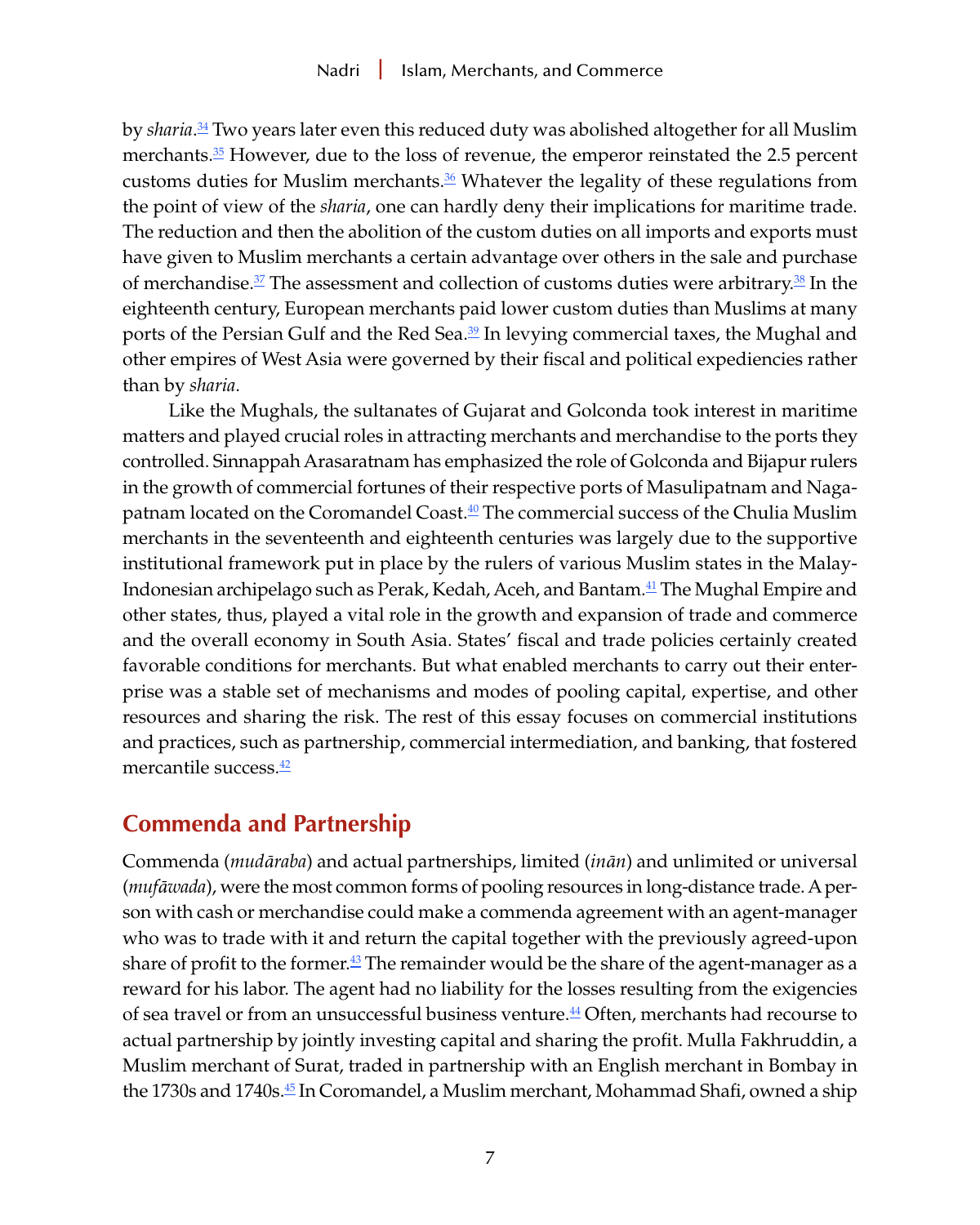<span id="page-7-0"></span>jointly with D'Aqueres and Shaikh Sultan, another Muslim merchant, traded in partnership with Kupa Chetty, a Tamil Hindu merchant. $46$  In Surat, a Parsi merchant, Mancherji Khurshedji, traded in partnership with his co-broker and Bania merchants, Rudraram Raidas and his son Govindram Rudraram, during 1750–80[.47](#page-16-0) In a social milieu where familial values were highly respected and considered the basic unit of all commercial ventures, the joint family itself traded as a unit. Mulla Fakhruddin's sons, Mulla Waliuddin and Mulla Abdul Fateh carried on the family business under joint ownership.<sup>48</sup> There are examples of commercial partnership where family members jointly invested their resources, shared liabilities, and carried on trade together. The timber merchants of Broach in Gujarat, Karim Khan, his brother Ismail Khan, and the latter's son Nusrat Khan jointly negotiated loans.<sup>[49](#page-16-0)</sup> This brief sketch reveals that although trade partnerships were commonly formed within the family or community, Muslim merchants had no difficulty trading in partnership with merchants of other communities. Likewise, they had no difficulty in utilizing the services of Bania or Parsi bankers and brokers.

# **Commercial intermediation:** *wakil* **(agent) and** *dalal* **(broker)**

A large part of South Asia's exports was handled by its own merchants. Major ports such as Surat, Masulipatnam, Porto Novo, and Hugli were commercial hubs with significant concentrations of merchants, agents, brokers, bankers, and suppliers. Although people of all ethnicities and faiths participated in commercial activities, traditionally, Muslim merchants engaged in oceanic trade. The logistical and geographical dimensions of early modern Indian Ocean trade rendered any enterprise impossible without the active cooperation of a group of spatially dispersed people with navigational and book-keeping skills. Any successful commercial undertaking depended on networks of trustworthy merchants performing a variety of agency services.

Islam permits Muslim merchants to use the services of brokers and agents. $\frac{50}{2}$  The affluent Muslim merchants and shipowners involved in multi-dimensional trading ventures, managed their trade through an agent (*wakil* or *gumashta*) or a broker (*dalal*). Apparently, the distinction between a broker and an agent was functional. In practice, however, each took such diverse forms that no designation captures all modes of business dealings. The exact nature of employment of agents and forms of remuneration are not clearly stated in our sources. Possibly, they were rewarded for their services by certain commercial privileges or allowance or a share in the profit. Generally, the stewards on ships were agents transacting business on behalf of the shipowners. They were merchants in their private capacity and for servicing the shipowners enjoyed certain privileges, which in many cases included a right to carry their own merchandise on board free of freight and other charges. $51$ In a *farman* (imperial order) of Shahjahan (dated 25 *Shawwal* 1053 A.H. /9 January 1644), Shaikh Abdur Rahim and Shaikh Abdus Samad, the stewards of the imperial ship *Ganjawar*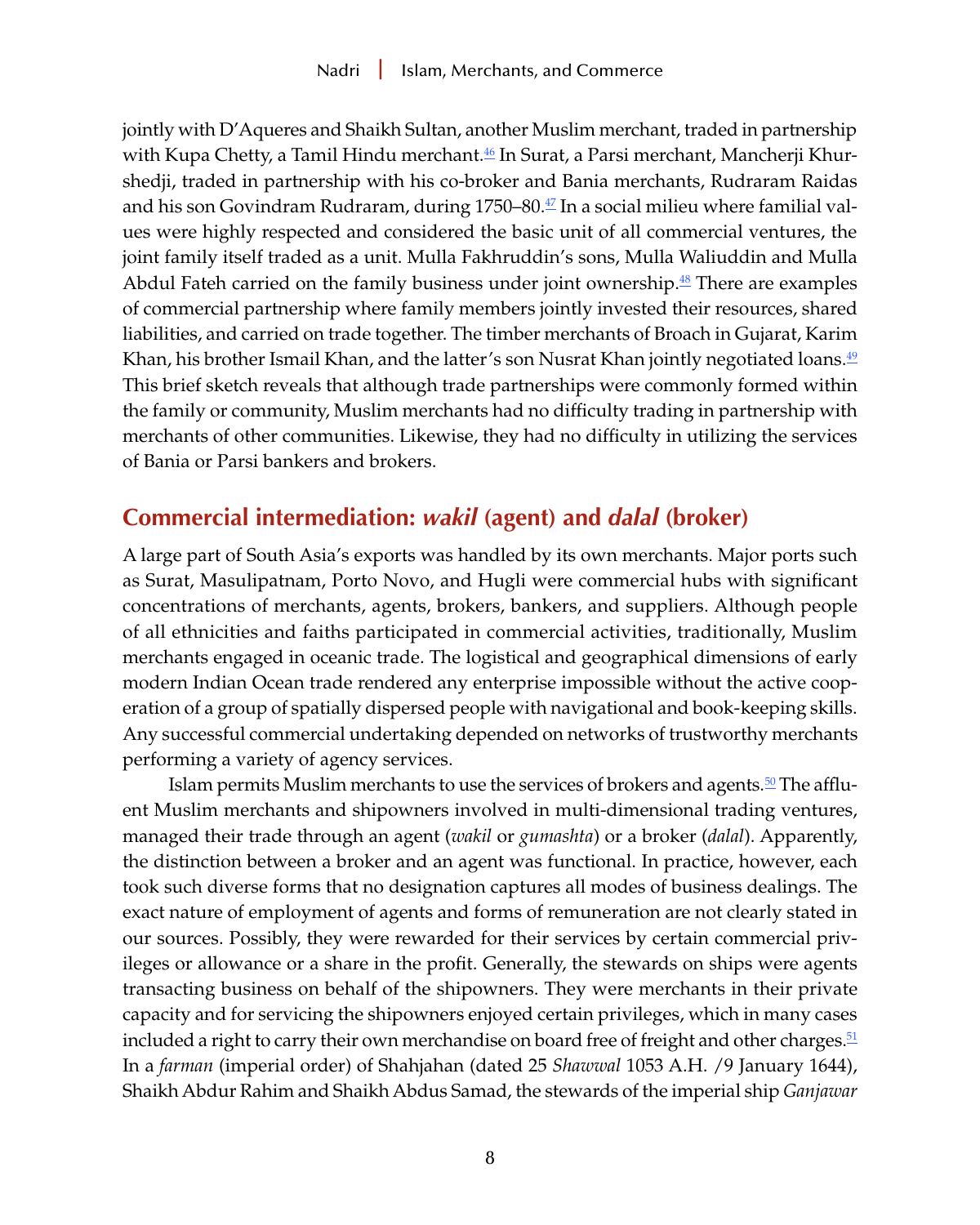<span id="page-8-0"></span>were allowed to carry on board their goods to Jeddah free of charges. Mukarram Abdur Rasul, the agent and steward of Mancherji's ships, had a similar privilege when he sailed to Malacca and Siam. At the latter places, he was to sell the merchandise belonging to the shipowner and procure a return cargo for his principal.<sup>[52](#page-16-0)</sup> As an agent, he apparently had no entitlement to any share in the profits and was instead allowed to carry merchandise on board on his own account free of charges. In 1763, he was authorized to carry goods worth 5,000 rupees on board Mancherji's ship, the *Emmudi*, sailing to Siam.[53](#page-16-0)

Although, the merchants generally trusted members of their family, clan, or community as agents, dependable networks were also built with persons outside the family and community. Mulla Abdul Ghafur, for instance, entrusted the task of bringing back the *Faiz Rasan* from Batavia with the additional responsibility of procuring from there a cargo of suitable merchandise to Yar Mohammad son of Sher Mohammad, probably a Bohra Muslim.[54](#page-16-0) Tipu Sultan's agent at Masqat was a Muslim, Mir Qasim. The Imam of Masqat had Ghaus Mohammad Khan, a Muslim, as his agent at Manglore while Imam Said's agent at Cochin was Shaikh Ibrahim who later became Sultan bin Ahmad's agent at Bombay.[55](#page-16-0) Abdullah ibn Yusuf, a Jewish merchant of Basra, had Ishaq Dawud, a Jew, as his agent in Surat while he himself acted as the broker of Tipu Sultan of Mysore.<sup>56</sup> Most Muslim merchants availed themselves of the services of the Bania and Parsi brokers and bankers. A Muslim merchant, Abdur Rahman Sulaimanji, had Girdhar Das son of Purshottam Das of Surat as his broker and Vishnu Das, a Bania merchant, was the broker of Haji Khalil at Masqat and served as the English East India Company's broker during 1799–1803.<sup>[57](#page-16-0)</sup>

The relationship between agents and their principal merchants was based on trust and a conscientious performance of duty. Usually, the agents were careful not to lose their principal's trust but because they were also merchants with their own commercial interests, trust was sometimes breached. A dispute occurred when Mokarram Abdur Rasul, the agent and *nakhuda* (steward) of the ship of a Parsi merchant, Mancherji Khurshedji, allegedly committed fraud in the sale and purchase of goods belonging to Mancherji at Malacca and delayed the departure of the ship from there to serve his own private trading interests.<sup>[58](#page-17-0)</sup>

#### **Financial intermediation: bankers (***sarrafs* **and** *sahukars***)**

Muslim merchants generally refrained from providing financial/banking services primarily because *sharia* prohibits usury. While explaining the logic of its prohibition, scholars have emphasized the exploitative nature of usury and argued that the Islamic ban on interest is essentially to prevent exploitation of the poor.<sup>59</sup> Commercial lending is somewhat different from ordinary loans and *sharia* laws did not apply to every type of lending.<sup>60</sup> There are nevertheless examples of Muslim moneylenders and moneychangers in South Asia., though these are exceptions to the norm.<sup>[61](#page-17-0)</sup> The money market in South Asia was dominated by the Gujarati Banias, Marwaris, and Parsis. In West Asia, too, the practitioners of usury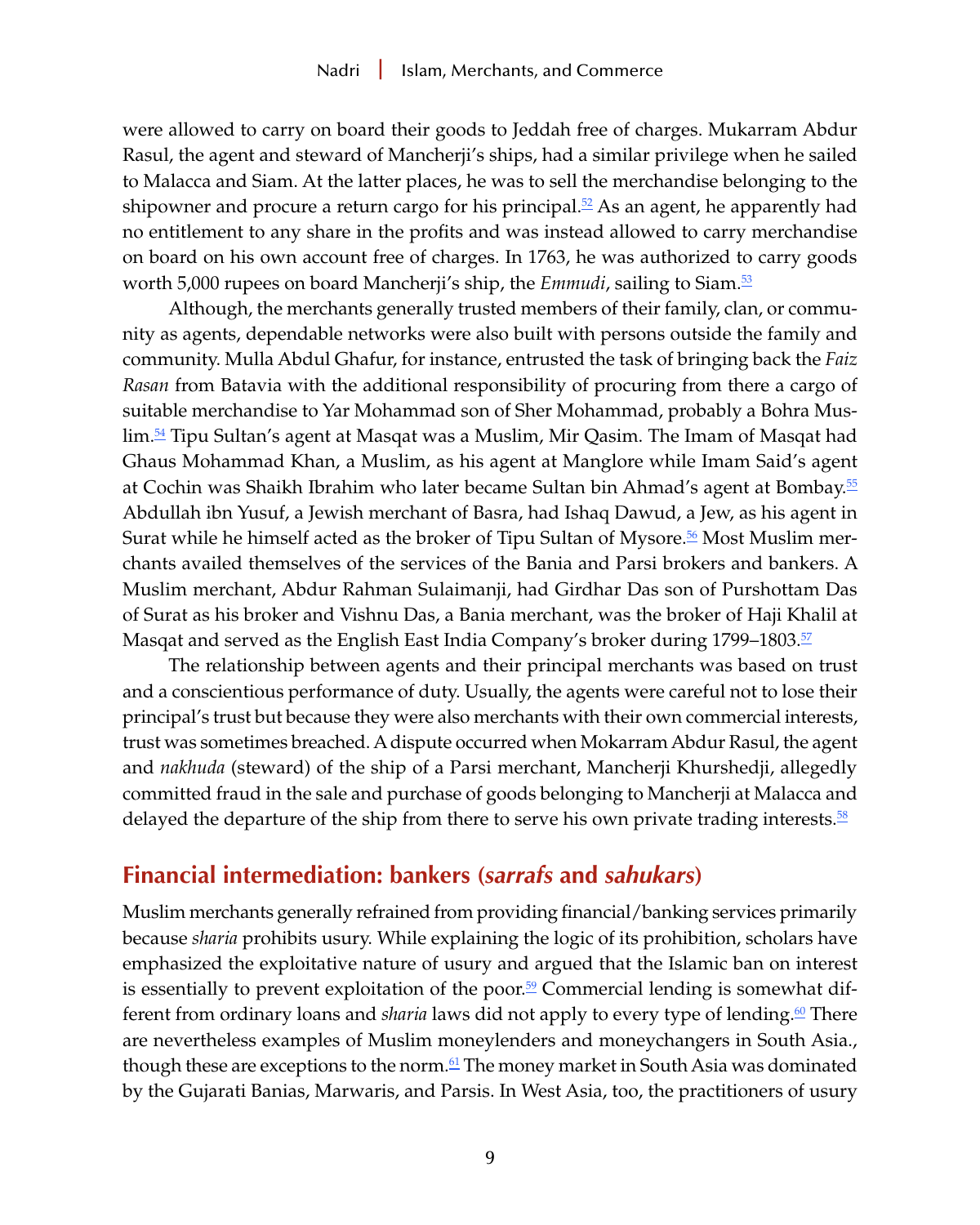<span id="page-9-0"></span>were mostly Jews, Parsis, and Banias.<sup> $\mathcal{Q}$ </sup> It is interesting to note that even though Muslims generally spurned usury, they were, nonetheless, the major recipients of interest-bearing loans throughout the Islamic world. Nowhere is this more evident than in shipping and overseas trading, activities in which Muslim merchants were primarily involved and where the stimulus for investment and pooling of resources was imminent.

#### **Maritime banking: bottomry and respondentia**

Bottomry and respondentia were the two forms of maritime investment and of pooling resources. In many ways, these were variants of commenda and partnership. Whereas in the latter, profits were usually shared by the investors and the managers, in respondentia and bottomry loans the lender received a fixed premium on the money invested. The lender had to bear risks and the borrower had no liability until the ship and the merchandise (both being surety for the loans) arrived safely at the intended port. Upon arrival, the creditor or his agent received the capital along with the premium regardless of the actual transactions. A high premium was the reward to the lender for bearing the risk.<sup>[63](#page-17-0)</sup> The beneficiary had the advantage of keeping for himself whatever was above the stipulated amount payable to the lender if the transactions were favorable. At times, however, the beneficiaries suffered losses and were unable to pay the stipulated sum. Such instances led to disputes which were usually resolved through the adjudication of three or more arbiters appointed by the concerned parties. $\frac{64}{5}$  $\frac{64}{5}$  $\frac{64}{5}$ 

Because of the seasonal nature of Indian Ocean trade, Muslim merchants were often forced to borrow money on interest from Bania and Parsi moneylenders to carry out their trading enterprise. In the eighteenth century, merchants intending to sail or send their goods to West Asia willingly accepted respondentia loans offered by the English East India Company. The English used respondentia loans as a means of obtaining funds for their coffee investments in Mokha. The recipients of this loan, overwhelmingly Muslims, undertook to pay the money lent at Surat to the company at Mokha at the stipulated rate of exchange  $(54–56$  German coins full weight for 100 Surat Rupees).<sup>[65](#page-17-0)</sup> This provided merchants with their initial capital and induced them to buy merchandise and ship them to their agents at the destined ports. The goods on board served as security for the loans, and the merchants had full assurance that their goods would be delivered safely to their agents or representatives.

The Muslim shipowners also accepted bottomry loans from other merchants and invested the money in procuring goods for overseas trade. In 1796, Antoba Sunderji, a merchant of Surat, lent a sum to Malik Ahmad (a Muslim merchant and probably the owner of the ship, *Fath-i Khars*) to run on respondentia and the latter, in a written bond, promised to pay 2,505 dollars to Sunderji.<sup>[66](#page-17-0)</sup> Thus, Muslim merchants like all others, were beneficiaries of the maritime loans. Shipowners and commodity traders generally accepted loans from prospective investors and paid interest. Those who lent money on interest or borrowed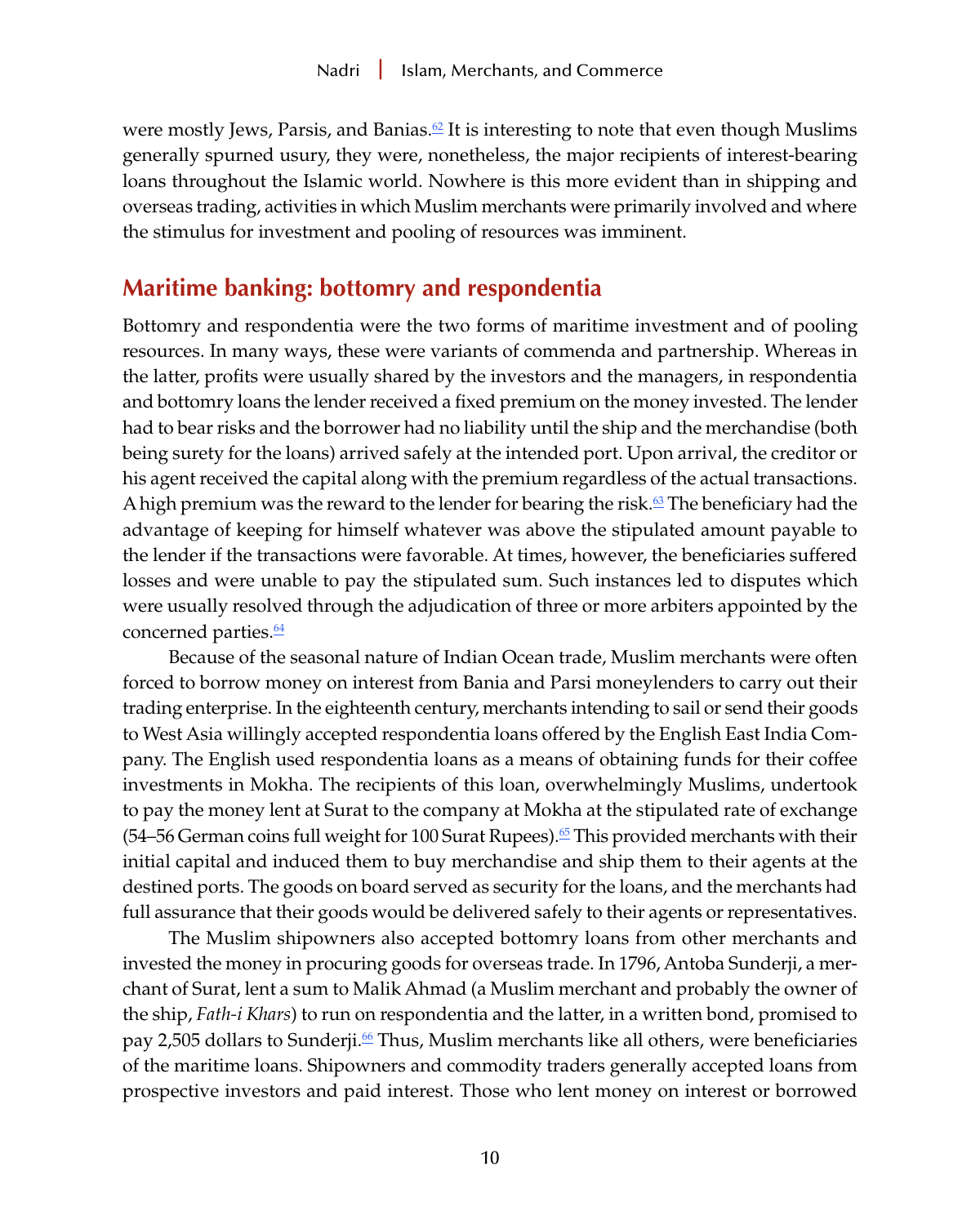<span id="page-10-0"></span>and paid interest on it certainly took advantage of the ambiguity of *sharia* and followed local customary practices.

Local pre-Islamic institutions and practices were wholly or partly integrated with *sharia*, as evidenced by bottomry and respondentia loans, which originated independently of Islam and were widely practiced in the Indian Ocean. Similarly, variants of commenda and partnerships were common among Muslim merchants everywhere. They had commenda arrangements and partnerships with non-Muslim merchants despite the fact that a more conservative interpretation of Islam approves only close-community partnerships.<sup>[67](#page-17-0)</sup> The broad institutional framework and the degree of elasticity in incorporating diverse modes of commercial dealings contributed to Muslim merchants' preeminence in Indian Ocean commerce in the two centuries preceding the beginning of the British colonial rule in South Asia in the 1750s.

## **Conclusions**

The commercially complex world discussed above clearly underscores the syncretic nature of Islam in South Asia and the diversity of the Muslim merchant communities. It also offers an outline for a classroom strategy to help twenty-first century students learn about the nexus of society, economy, politics, and religion in South Asia and the larger Indian Ocean trade system. A discussion of the modes of operation and forms of commercial engagements utilized by the Muslim merchants of South Asia will reveal to students that those commercial activities were largely carried out in accordance with the institutional framework sustained and supported by the state in conjunction with *sharia*. Throughout the period under review, Muslim merchants, quite like their European Christian counterparts, were able to circumvent the prohibitions imposed by their religion.<sup>68</sup> Muslim merchants did not deliberately violate *sharia* but sometimes when commercial logic was in direct confrontation with Islamic law, they disregarded the latter.<sup>[69](#page-17-0)</sup> This was so because Islamic prohibition of certain commercial practices carries with it social and ethical rather than religious signifi-cance.<sup>[70](#page-18-0)</sup> Nevertheless, all business transactions were to be conducted with fairness and in accordance with the terms of the contract. And, by and large, merchant's behavior was in tune with the provisions of the contracts and with prevailing moral and ethical codes.<sup>[71](#page-18-0)</sup>

The nature of the Muslim presence in South Asia and the predominance of the Hanafi school of Islamic jurisprudence made it possible for rulers and merchants to juxtapose local customary practices with those sanctioned by Islam. In commerce, pragmatism preceded every other consideration in the same way that political expediency was the hallmark of state formation under the Delhi Sultanate and Mughal Empire. Thus, Muslim merchants inhabited a highly complex world and benefited from commercial institutions some of which were pre-Islamic but had been integrated with *sharia*. The versatility and sophistication of the banking, agency, and brokering institutions in South Asia challenge the argument that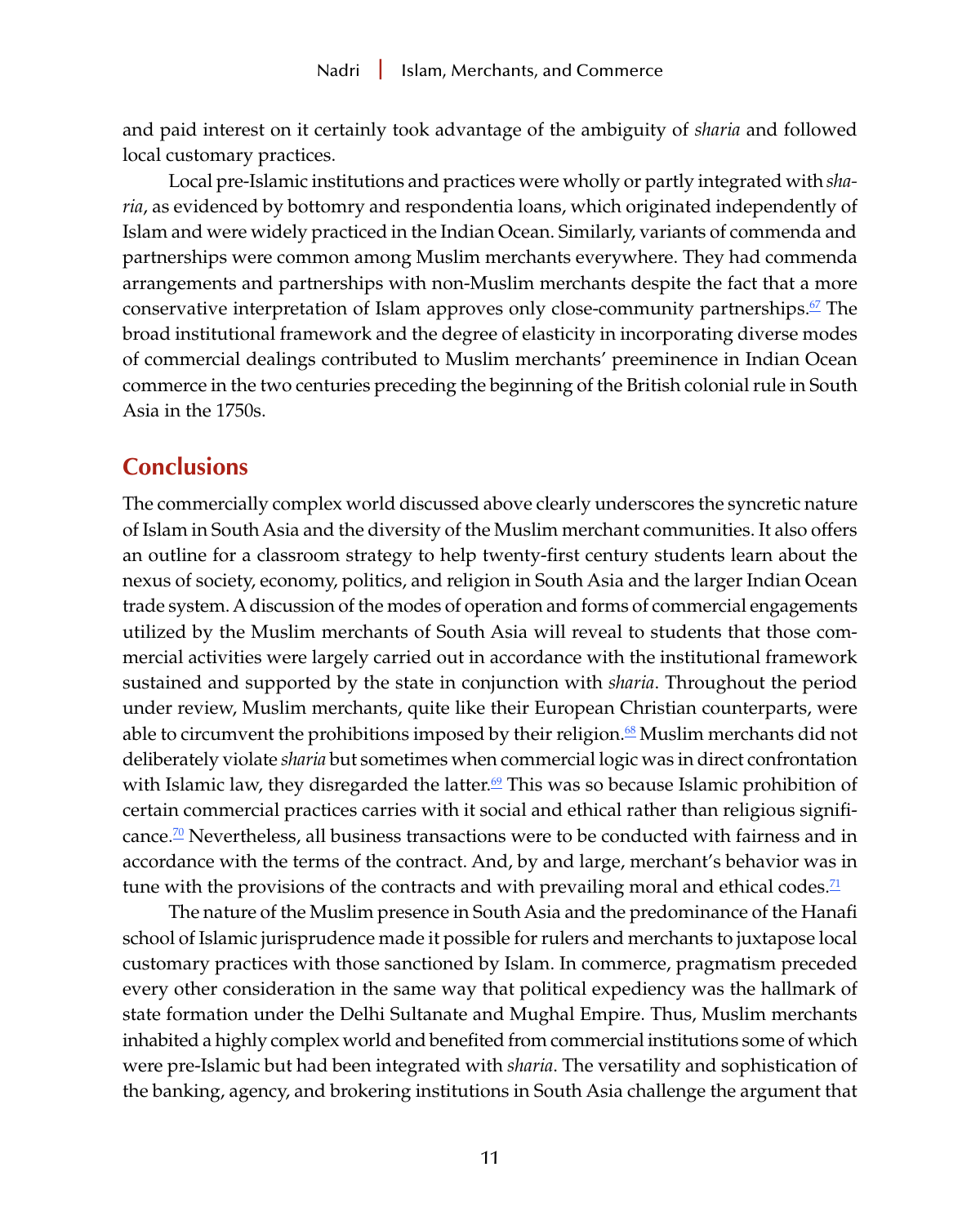a strict adherence to religious, caste, and community values obstructed economic growth. Indeed, the existence of a reasonably stable set of South Asian commercial practices deemed acceptable despite their deviation from *sharia* strongly suggests otherwise.

# **Appendix**

Abstracts of Primary Sources for Student Discussion

1. *British Library (G/36/60) Factory Records Surat, no. 60, Letter to the Super Cargo of Glatton to Mocha, Mr. Thomas Porteus, Surat, 30 March 1784, p. 97.*

Surat merchants freighted goods to their agents in Mocha on the *Glatton*, an East India Company ship. In the letter to the super-cargo of the ship, the East India Company chief in Surat delivered "bills for 10,274:18 new German crowns full weight payable to you (the super-cargo) at Mocha." This sum was for "Surat Rupees 18,346:2:75 lent here at respondentia at the rate of 56 new German crowns full weight per 100 rupees." A list of all those merchants who had received the loans and the names of those from whom the super-cargo was to recover the amount in German crowns at Mocha is enclosed with the letter.

2. *British Library (G/36/74), Factory Records Surat, no. 74, Consultations at Surat, 6 June 1796, pages 592–94.*

Petition of Antoba Sunderji of Surat

Antoba Sunderji, a merchant of Surat, lent his own money to Malik Ahmad, the owner of the ship, *Fath-i Khars*, to run at "respondentia" with a payment of 2,505 Mocha dollars due to the petitioner after the ship's safe arrival at the port of destination. Malik Ahmad also executed a bond with the same terms. However, when the ship reached the destination, Antoba Sunderji was unable to secure payment from Malik Ahmad. The arbiters decided in favor of Sunderji stating that the sum of 2,505 dollars was "justly and undoubtedly" due to him. Malik Ahmad did not pay and that caused a great loss to Antoba Sunderji. The latter petitioned the East India Company's chief in Surat to intervene and persuade the Nawab of Surat to settle the matter in his favor.

3. *British Library (G/36/75), Factory Records Surat, no. 75, Consultations at Surat, 24 September 1796 and 12 October 1796, pages 857–58, 904–6*.

a. A petition of Mulla Waliuddin, son of Mulla Fakhruddin, regarding the continuation of the customs exemption to the value of rupees 200,000 (*maa'fi*). [pp. 857–8]

In 1796, Mulla Waliuddin petitioned the East India Company chief in Surat requesting the company to help him secure half of the exemption, that is exemption from customs duties on goods worth rupees 100,000, leaving the other half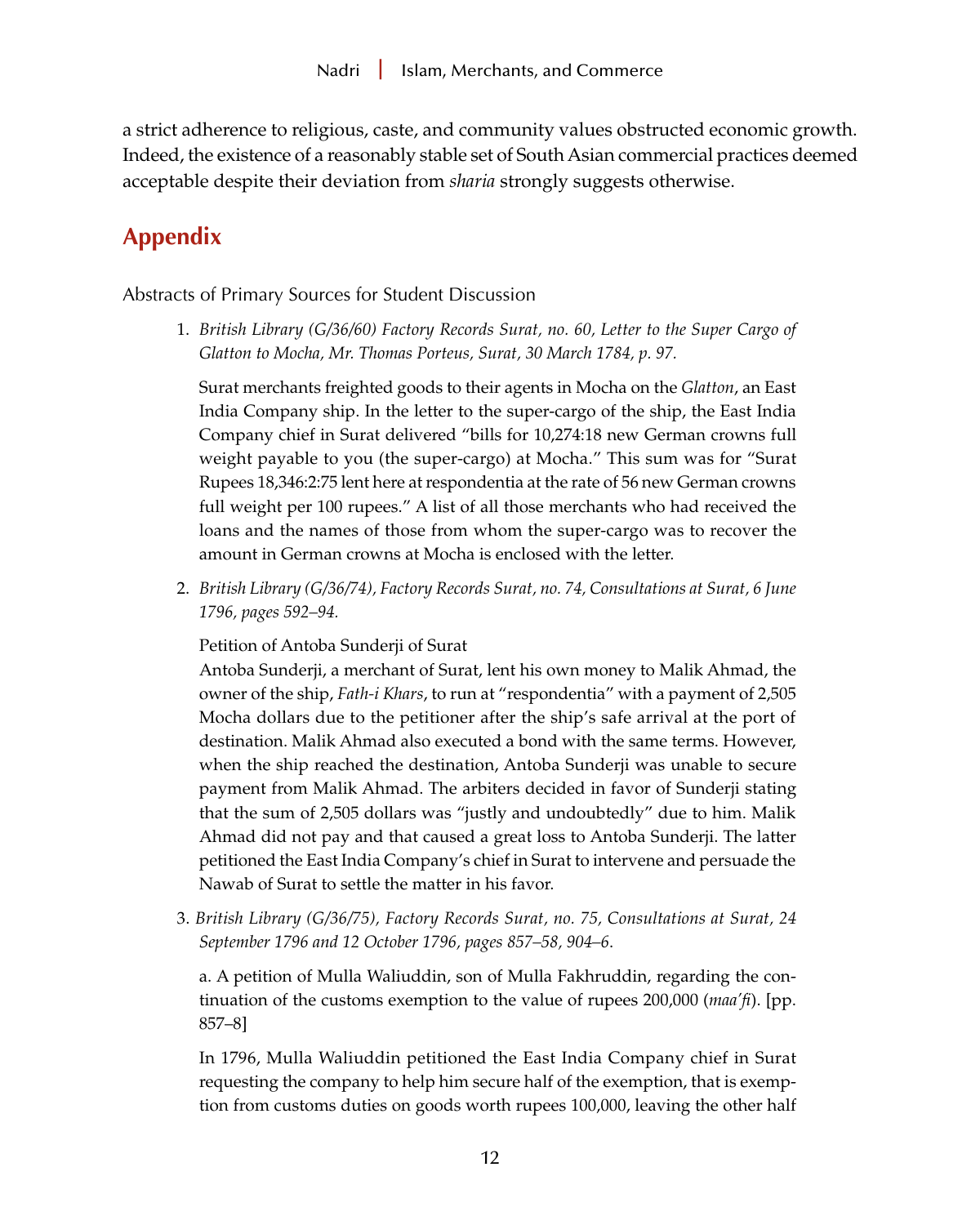to his younger brother, Mulla Abdul Fateh. Mulla Waliuddin further declared that, after his father's death, he and his younger brother have jointly carried out family business but have kept the exemption from customs separate for certain unspecified reasons. Through this petition, Waliuddin wished to have his share separated from that of his brother so that no further disputes arise between the two brothers.

b. A petition of Mulla Abdul Fateh complaining against his brother, Waliuddin's claim to a share in the exemption (*maa'fi*). [pp. 904–6]

Mulla Abdul Fateh objected to his brother, Mulla Waliuddin's efforts to separate his share in the customs exemption from his brother. In a petition to the East India Company chief in Surat, Abdul Fateh makes his case by raising the following points: (a) that his father entrusted him with everything, including taking care of the family and children, which he has done for over fifteen years; (b) that his brother, Mulla Waliuddin, is a troublesome person and has quarreled with his sisters and treated them with disrespect; (c) that Waliuddin is under the influence of some wicked people and is trying to destroy the credit and reputation of our family; (d) that he obtained favorable letters from Mr. Boddam and Mr. Ramsay (East India Company governors in Bombay) confirming his entitlement to carry on the family business before his brother got such a letter from the late Nawab of Surat; (e) that Waliuddin is not entitled to any share in the customs exemption. Abdul Fateh also records in the petition that while he cannot give up his rights to his brother, he will do everything in his power to continue supporting him as he has done and continues to do so for the entire family.

**Ghulam A. Nadri** is Professor of History and Director of the Asian Studies Center at Georgia State University, USA. He obtained his PhD. from Leiden University in 2007. In 2011–2012, he was a Newton International Fellow at the Economic History Department of the London School of Economics and Political Science, United Kingdom. He has published two monographs (*The Political Economy of Indigo in India, 1580–1930: A Global Perspective* (Leiden, NL: Brill, 2016), and *Eighteenth-Century Gujarat: The Dynamics of Its Political Economy, 1750–1800* (Leiden, NL: Brill, 2009) and several journal articles and book chapters on merchants, commodities, maritime labor, economy, and trade in Gujarat and the western Indian Ocean. His current research project explores the dynamics of the economic and commercial enterprise of the Parsis (Zoroastrians) in western India in the eighteenth and nineteenth centuries. He teaches graduate and undergraduate courses on the history of India, the Indian Ocean world, Asia in the world economy, and world history. He can be reached at [gnadri@gsu.edu](mailto:gnadri%40gsu.edu?subject=).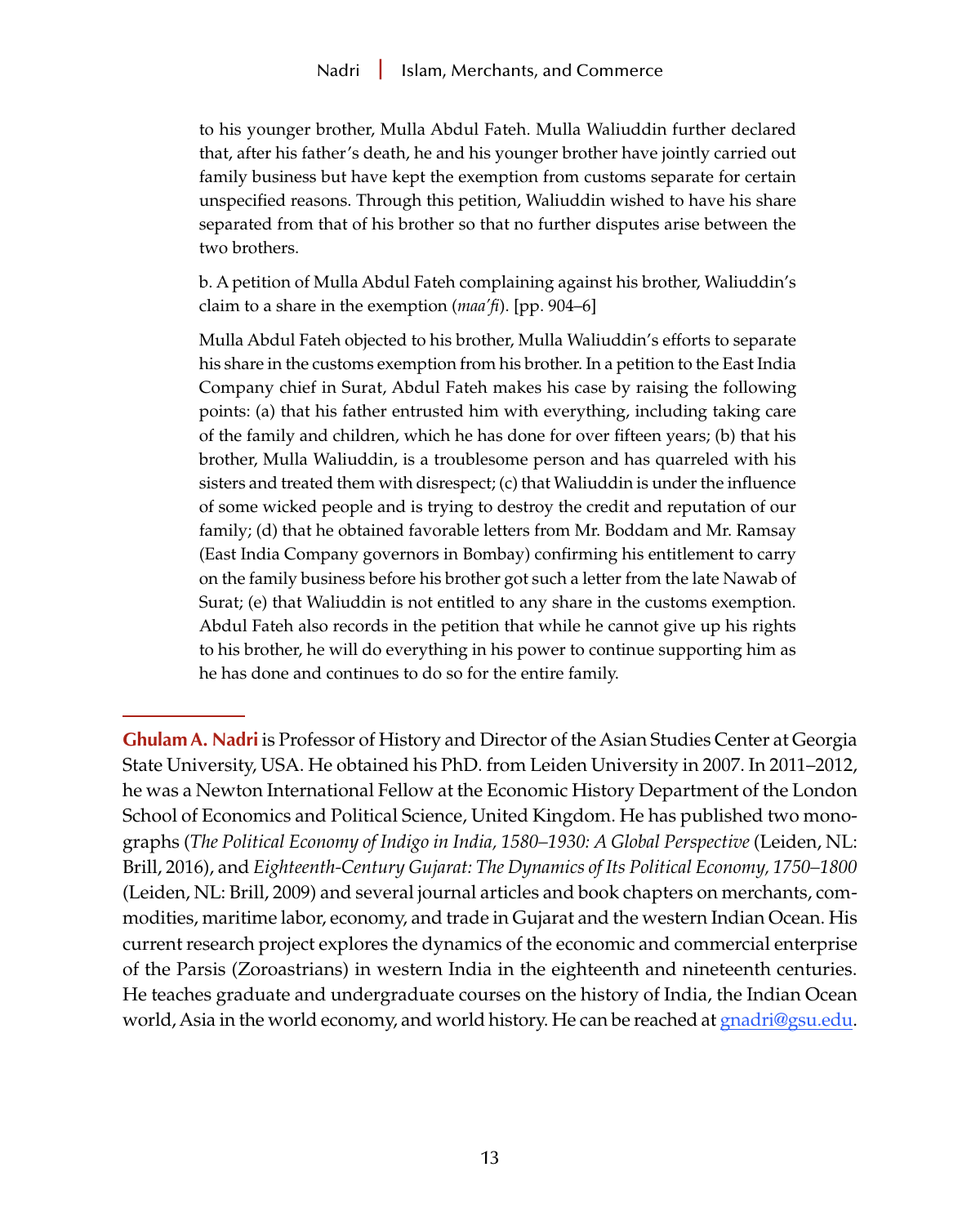#### <span id="page-13-0"></span>**NOTES**

[1](#page-0-0) J. S. Mill, *The History of British India*, 6 vols. (London: Baldwin, Cradock and Joy, 1817); W. H. Moreland, *The Agrarian System of Moslem India* (Cambridge: W. Heffer & Sons, 1929).

[2](#page-0-0) Richard M. Eaton, *India in the Persianate Age, 1000–1765* (Oakland, CA: University of California Press, 2019).

[3](#page-1-0) Imtiaz Ahmad, *Ritual and Religion among Muslims in India* (New Delhi: Manohar, 1981); Asim Roy, *The Islamic Syncretistic Tradition in Bengal*, (Princeton. NJ: Princeton University Press, 1983); Asim Roy, *Islam in South Asia* (New Delhi: South Asian Publishers, 1996). Many scholars have challenged the notion of Islam as a monolithic entity, static, and intolerant of others: Richard M. Eaton, *Essays on Islam and Indian History* (New Delhi: Oxford University Press, 1987); Katherine P. Ewing, *Shari'at and Ambiguity in South Asian Islam* (Berkeley: University of California Press, 1988); Muzaffar Alam, *The Languages of Political Islam in India, 1200–1800* (Chicago: University of Chicago Press, 2002).

[4](#page-1-0) Barbara D. Metcalf, *Islamic Revival in India: Deoband, 1860–1920* (Princeton, NJ: Princeton University Press, 1982); Francis Robinson, *Islam and Muslim History in South Asia* (New Delhi: Oxford University Press, 2000), see especially, chapter 2.

[5](#page-1-0) Max Weber, *The Protestant Ethics and the Spirit of Capitalism* (London: Routledge, 1992). For a critique of this view, *see* Morris D. Morris, "Values as an Obstacle to Economic Growth in South Asia: An Historical Survey," *Journal of Economic History* 27, no. 4 (1967), 588–607. See also a brief discussion on some of the related issues in John Goheen et al., "India's Cultural Values and Economic Development: A Discussion," *Economic Development and Cultural Change* 7, no. 1 (1958): 1–12.

[6](#page-1-0) Timur Kuran, "The Islamic Commercial Crisis: Institutional Roots of Economic Underdevelopment in the Middle East," *Journal of Economic History* 63, 2 (2003): 414–46.

[7](#page-2-0) Tomé Pires, *The Suma Oriental of Tomé Pires The Suma Oriental of Tomé Pires, An Account of the East, from the Red Sea to Japan, written in Malacca and India in 1512–1515, and The Book of Francisco Rodrigues, Rutter of a Voyage in the Red Sea, Nautical Rules, Almanack and Maps, Written and Drawn in the East before 1515 Volume I,* trans. Armando Cortesâo (London: The Hakluyt Society,1944), 42–5; André Wink, *Al-Hind: the Making of the Indo-Islamic World,* vol. 3 (Leiden: Brill, 2004), 196.

[8](#page-2-0) Wink, *Al-Hind*, 3: 197, 199–200, 203–5.

[9](#page-2-0) Wink, *Al-Hind*, 3: 209–12.

[10](#page-2-0) *See* Ashin Das Gupta, *Indian Merchants and the Decline of Surat, 1750–1800* (Wiesbaden, DE: Franz Steiner Verlag Wiesbaden Gmbh, 1979); Ashin Das Gupta, *Malabar in Asian Trade, 1740–1800* (Cambridge: Cambridge University Press, 1967).

[11](#page-2-0) Arasaratnam has underscored the distinct character of the Coromandel Coast, especially the absence of a major trade emporium like that of Surat, Calicut, Cochin, or Hugli and the decentralized nature of trade on the coast. See Sinnappah Arasaratnam, *Merchants, Companies and Commerce on the Coromandel Coast, 1650–1740* (New Delhi: Oxford University Press, 1986), chapters 1 and 3; Sinnappah Arasaratnam, *Maritime Trade, Society and European Influence in Southern India, 1600–1800* (Aldershot. UK: Ashgate, 1995).

[12](#page-2-0) K. N. Chaudhuri, *The Trading World of Asia and the English East India Company, 1660–1760* (Cambridge: Cambridge University Press, 1984); Om Prakash, *The Dutch East India Company and the Economy of Bengal, 1630–1720* (Princeton, NJ: Princeton University Press, 1985); Om Prakash, *European Commercial Enterprise in Pre-Colonial India* (Cambridge: Cambridge University Press, 1998).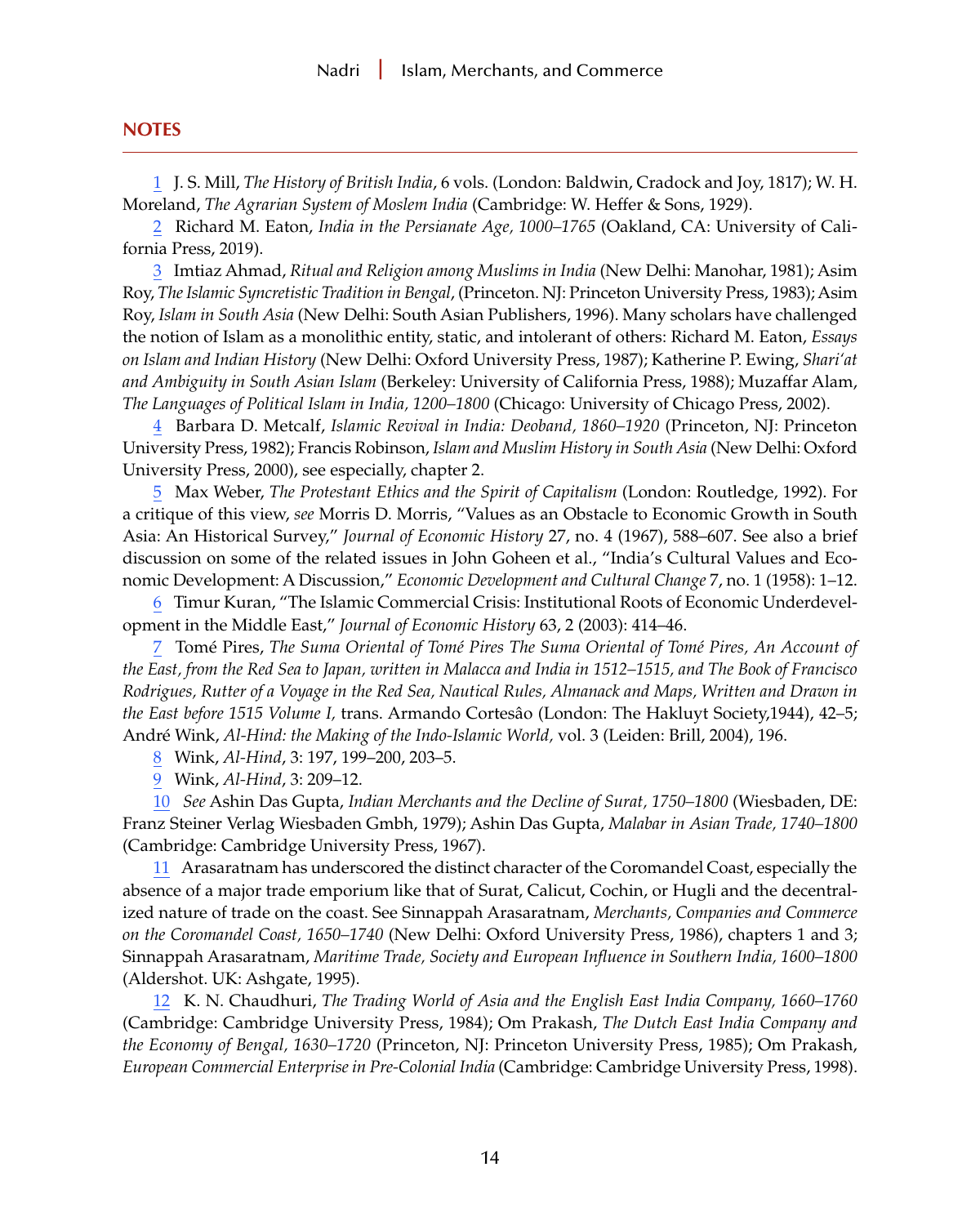<span id="page-14-0"></span>[13](#page-3-0) K. N. Chaudhuri, *Trade and Civilisation in the Indian Ocean: An Economic History from the Rise of Islam to 1757*; (Cambridge: Cambridge University Press, 1985); Michael Pearson, *The Indian Ocean* (New York: Routledge, 2003); Prakash, *European Commercial Enterprise*; Patricia Risso, "Muslim Identity in the Maritime Persian Gulf/Indian Ocean Region," *International Journal of Middle Eastern Studies* 21 (1989), 381–92; Wink, *Al-Hind*, 3: 184.

[14](#page-3-0) Satish C. Misra, *Muslim Communities in Gujarat: Preliminary Studies in their History and Social Organisation* (Baroda: Maharaja Sayajirao University, 1964), 3; Sinnappah Arasaratnam, *Islamic Merchant Communities of the Indian Subcontinent in Southeast Asia* (Kuala Lumpur, MY: Sri Lanka Endowment Fund Lecture, University of Malaya, 1989), 3.

[15](#page-3-0) André Wink, ''Al-Hind': India and Indonesia in the Islamic World-Economy, c. 700–1800 AD," Peter J. Marshall, et al, eds., *India and Indonesia during the Ancien Regime* (Leiden, NL: Brill, 1989), 34.

[16](#page-3-0) For a brief survey of the early Muslim settlements along the coasts of India, see Wink, *Al-Hind*, 3: 195–213.

[17](#page-3-0) Wink, *Al-Hind*, 3: 206, 209.

[18](#page-3-0) Misra, *Muslim Communities in Gujarat*, 3–4.

[19](#page-3-0) Wink, *Al-Hind*, 1: 68–69.

[20](#page-3-0) In the course of institutionalisation of belief and practices there emerged four schools of Sunni Islamic jurisprudence, namely *Shafa'i*, *Hanafi*, *Maliki*, and *Hanbali*. Each school differs from the other in certain minute aspects of religious and social practices.

[21](#page-4-0) Richard M. Eaton, *Sufis of Bijapur, 1300–1700* (Princeton, NJ: Princeton University Press, 1978); Richard M. Eaton, *The Rise of Islam and the Bengal Frontier, 1204–1760* (Berkeley: University of California Press, 1993); Richard M. Eaton, *Essays on Islam and Indian History*. See, also Alam, *Languages of Political Islam*.

[22](#page-4-0) In his study of Islam in South Asia, Muzaffar Alam has discussed this inherent tension in the Sufi Islamic tradition. Alam, *Languages of Political Islam*, 98–114, 151–167.

[23](#page-4-0) Susan Bayly, "Islam and State Power in Pre-Colonial South India," in Marshall, et al., *India and Indonesia during the Ancien Regime*, 145–7.

[24](#page-4-0) The extraordinary flexibility of Islam and its assimilation or integration of local Indic traditions and rituals were not new but part of a process that began very early. Once Islam spread out of Arabia, the land of its origin, it began to accommodate aspects of other cultures, especially Persian, and thus a syncretic trend developed. Marshall Hodgson, *Rethinking World History*: *Essays on Europe, Islam and World History* (Cambridge: Cambridge University Press, 1993).

[25](#page-4-0) In seventeenth-century Surat and Diu, the two prominent ports of Gujarat, the Hindu and Jain merchants outnumbered their Muslim counterparts, although some of the richest merchants were Muslims. M. N. Pearson, *Merchants and Rulers in Gujarat: The Response to the Portuguese in the Sixteenth Century* (Berkeley: University of California Press, 1976), 103. On the Coromandel Coast, the predominant Muslim presence is reported at Porto Novo and to some extent, at Cuddalore, Karikar, and Nagore. Sinnappah Arasaratnam, "Factors in the Rise, Growth and Decline of Coromandel Ports circa 1650–1720," Arasaratnam, *Maritime Trade, Society and European Influence*, chapter 9, 28.

[26](#page-4-0) See Misra, *Muslim Communities in Gujarat*.

[27](#page-4-0) For a discussion on the varying marriage rituals and ceremonies among the Muslims of India, see Imtiaz Ahmad (ed.), *Family, Kinship and Marriage among Muslims of India* (New Delhi: Manohar, 1976); Roy, *The Islamic Syncretistic Tradition in Bengal*; Roy, *Islam in South Asia*.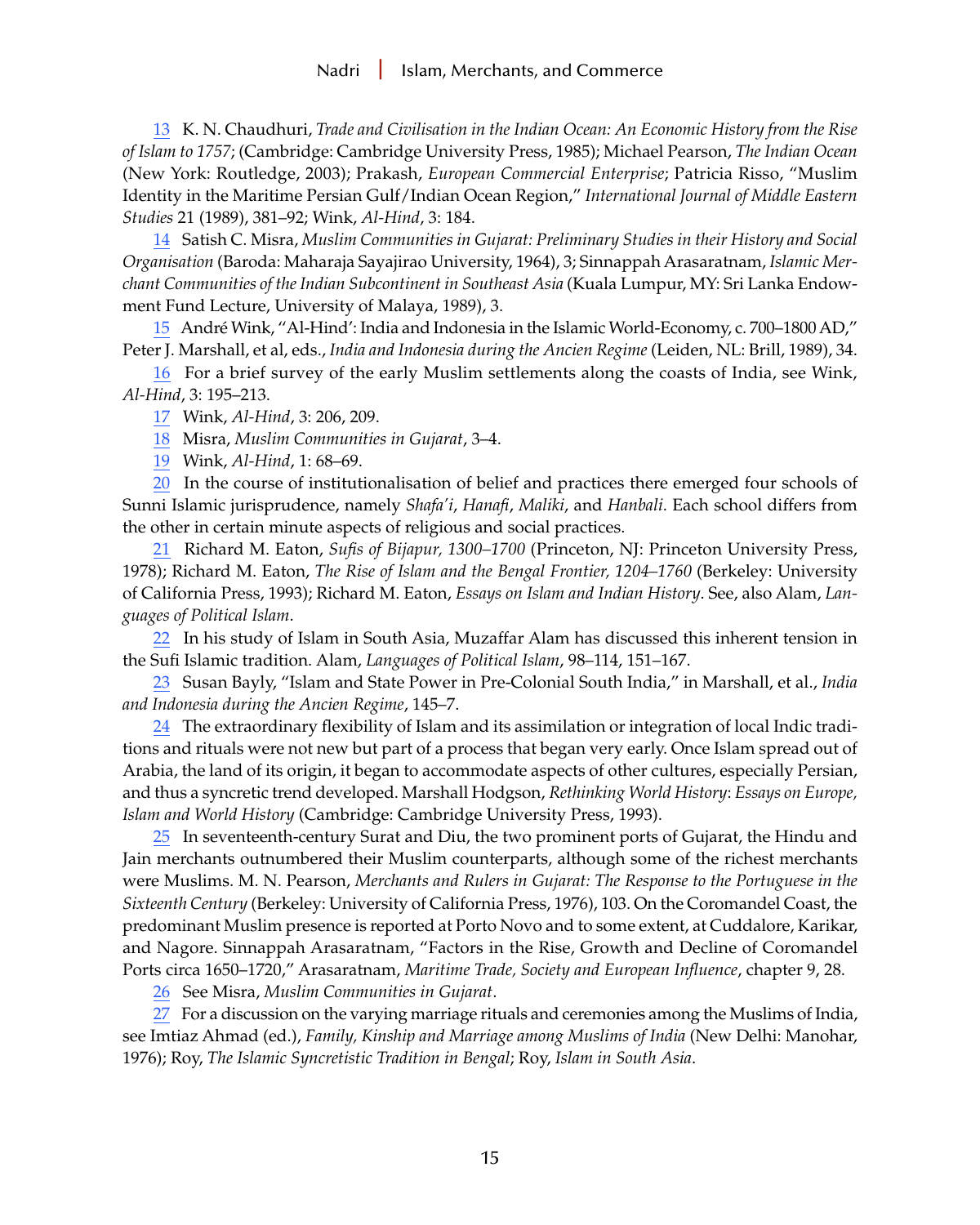<span id="page-15-0"></span>[28](#page-4-0) To the extent that sometimes Muslims were regarded as half-Muslim (Roy, *Islam in South Asia*) or as "mere converts" and "persons of humble origins" as in the case of south-eastern India Muslims (Bayly, "Islam and State Power").

[29](#page-4-0) Scholars have different views on usury in Islam. *Sharia* or Islamic law as interpreted by the scholar-theologians of Islam and as put into practice by the Ottoman, Mughal, or their successor states, does not allow Muslims to practice usury. In eighteenth-century Aleppo, the courts did not permit money lending on interest as it was considered usurious and thus against *sharia*. Bruce Masters, *The Origins of Western Economic Dominance in the Middle East: Mercantilism and the Islamic Economy in Aleppo, 1600–1750* (New York: New York University Press, 1988), 153, 160–1. Here we find that, despite the "well-known ban on usury" in Islam and the courts' disapproval, many Muslim merchants used tricks to contravene the ban and extended or received interest-bearing loans.

[30](#page-5-0) Abraham L. Udovitch, "At the Origins of the Western Commenda: Islam, Israel, Byzantium?" Princeton Near East Papers 9, (Princeton, NJ: Program in Near Eastern Studies, Princeton University, (1969), 1–12. See also his *Partnerships and Profit in Medieval Islam* (Princeton, NJ: Princeton University Press, 1970).

[31](#page-5-0) Udovitch, *Partnerships and Profit*, 261.

[32](#page-5-0) B. G. Gokhale, *Surat in the Seventeenth Century: a Study in Urban History of Pre-Modern India* (Bombay: Popular Prakashan, 1979); Gupta, *Indian Merchants*. Ghulam A. Nadri, "The Maritime Merchants of Surat: a Long-term Perspective," *Journal of the Economic and Social History of the Orient* 50, nos. 2–3 (2007); Ghulam A. Nadri, *Eighteenth Century Gujarat: the Dynamics of Its Political Economy, 1750–1800* (Leiden, NL: Brill, 2009), 54–60.

[33](#page-5-0) Hassan S. Khalilieh, *Islamic Maritime Law: An Introduction* (Leiden, NL: Brill, 1998), 82–83.

[34](#page-6-0) *Mirat-i Ahmadi: A Persian History of Gujarat*, English translation by M. F. Lokhandwala (Baroda, India: Oriental Institute, 1965), 230. Differential rates favourable to Muslim merchants were common in West Asia and at ports under Ottoman rule. Patricia Risso, *Merchants and Faith: Muslim Commerce and Culture in the Indian Ocean* (Boulder, CO: Westview Press, 1995), 69. In Aleppo, revenue farmers usually collected 2.5 percent from Muslim merchants and 5 percent from non-Muslims. Masters, *Origins of Western Economic Dominance*, 138.

[35](#page-6-0) *Mirat-i Ahmadi: A Persian History of Gujarat,* 237, 256

[36](#page-6-0) *Mirat-i Ahmadi: A Persian History of Gujarat*, 271

[37](#page-6-0) A considerable disadvantage indeed for non-Muslim merchants, who often found means to circumvent such strictures. Thus, many Hindu merchants passed their goods through the customhouse (*furza*) in the name of their Muslim friends as alluded to in Aurangzeb's instructions to his officials for the prevention of such acts. *Mirat-i Ahmadi*, I, 265.

[38](#page-6-0) At times, Mughal emperors exempted European companies from custom duties against an annual lump sum payment. In the early seventeenth century, the Dutch secured from Emperor Shah Jahan (1628–56) exemption from internal transit duties in Bengal. John F. Richards, *The Mughal Empire* (Cambridge: Cambridge University Press, 1995), 203. Note here that the English East India Company also obtained similar concessions.

[39](#page-6-0) At Mokha, Europeans paid a consistently lower custom on imports and exports than Turkish, Arab, and Indian merchants. At Masqat, English, French, and Portuguese merchants paid 5 percent whereas Arab and Persian Muslim merchants paid 6.5 percent and Indian merchants paid 8 percent. It was only in 1801 that Muslim merchants reportedly paid a low 5 percent custom while others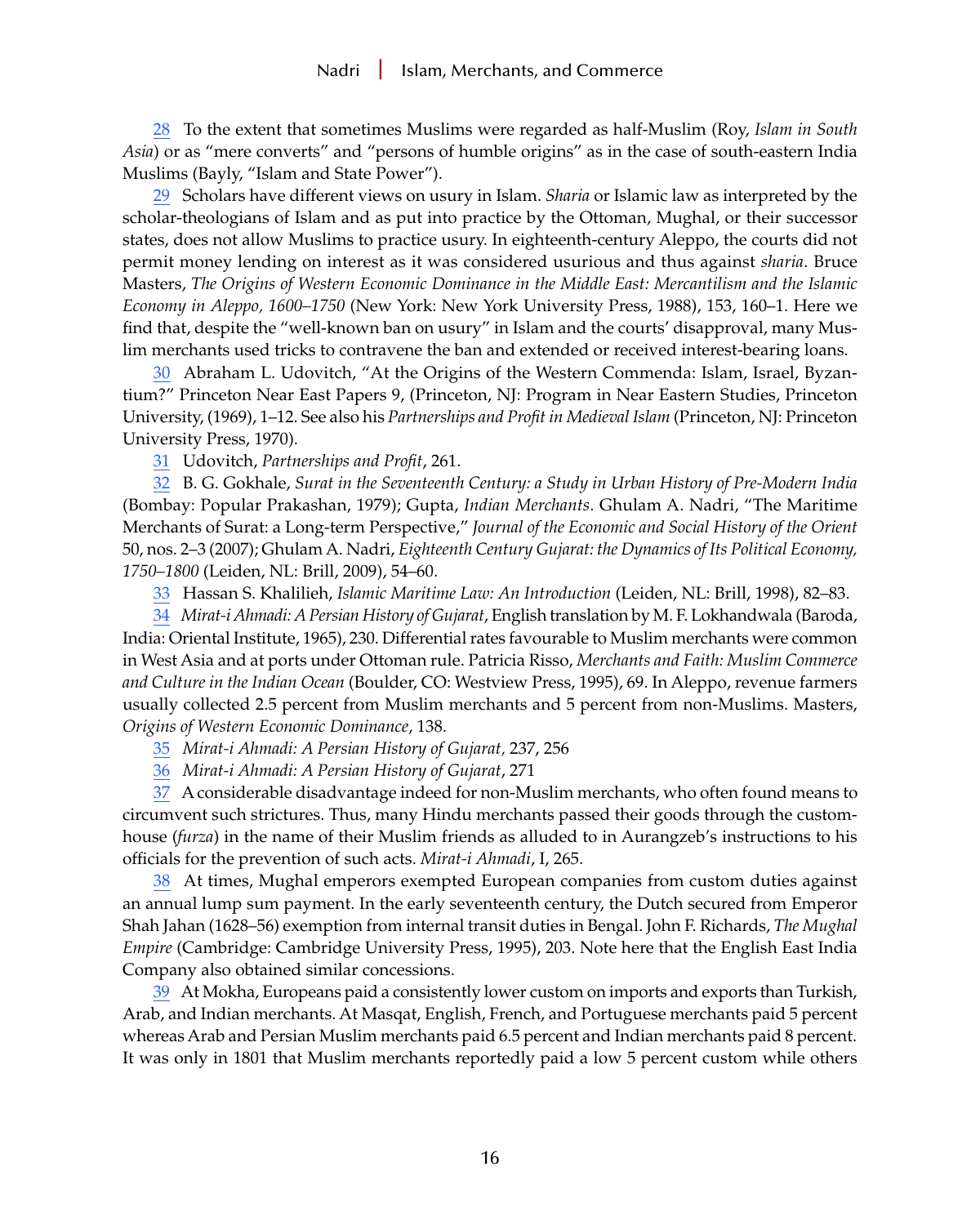<span id="page-16-0"></span>paid 7 percent. Patricia Risso, *Oman and Muscat: An Early Modern History* (New York: St. Martin's Press, 1986), 78, 83, 103, 193.

[40](#page-6-0) Arasaratnam, "Factors in the Rise, Growth and Decline of Coromandel Ports."

[41](#page-6-0) Sinnappah Arasaratnam, "The Chulia Muslim Merchants in Southeast Asia, 1650–1800," in Sanjay Subrahmanyam (ed.), *Merchant Networks in Early Modern World* (Aldershot, UK: Ashgate, 1996), 159–77.

[42](#page-6-0) As noted above, to encourage student discussion, I have appended abstracts of several primary sources to illustrate these standard business practices as well as the challenges some merchants faced conducting business in early modern South Asia.

[43](#page-6-0) Commenda as a means of financing trade is a contract in which one person or party invests capital and the other person or party invests labor. John H. Pryor, 'The Origins of the Commenda Contract," *Speculum* 52, no. 1 (1977), 5.

[44](#page-6-0) The absence of liability has been a crucial aspect of commenda that distinguishes it from the Jewish practice of *isqa* and the Byzantium *chreokononia*, both of which place liabilities on the agents as well. Udovitch, "At the Origins of the Western Commenda;" Abraham Udovitch, "Commercial Techniques in Early Medieval Islamic Trade," D. S. Richards, ed., *Islam and the Trade of Asia: A Colloquium* (Philadelphia, PA: University of Pennsylvania Press, 1970), 47–62.

[45](#page-6-0) Michelguglielmo Torri, "Mughal Nobles, Indian Merchants and the Beginning of British Conquest in Western India: The Case of Surat 1756–1759," *Modern Asian Studies* 32, no. 2 (1998): 257– 315.

[46](#page-7-0) Arasaratnam, *Merchants, Companies and Commerce*, 282.

[47](#page-7-0) Ghulam A. Nadri, "The Commercial World of Mancherji Khurshedji and the Dutch East India Company: A Study of Mutual Relationship," *Modern Asian Studies* 41, no. 2 (2007), 315–42.

[48](#page-7-0) British Library, Factory Records Surat (hereafter FRS), 75, Proceedings of the English Council at Surat, 24 September. 1796, 857–8.

[49](#page-7-0) Tamil Nadu State Archives, Chennai, India, Dutch Records from Surat*,* No. 1652, Doc. Nos. 34, 37 and 38, Broach, 1765.

[50](#page-7-0) Irfanul Haque, *Economic Doctrines of Islam: a study in the doctrines of Islam and their implications for poverty, employment, and economic growth* (Herndon, VA: The International Institute of Islamic Thought, 1996), 113.

[51](#page-7-0) Jafar Beg, the *nakhuda*, carried on trade in his private account. Dutch Records from Surat, No. 1652, Doc. No. 82, Surat 1760. Many of the *nakhodas* in Surat were "eminent" merchants and also acted as agents of other merchants and shipowners. Gupta, *The World of the Indian Ocean Merchant*, 69, 418–19.

[52](#page-8-0) Dutch Records from Surat, No. 1654, Surat, 1763, Document nos. 40 and 55.

[53](#page-8-0) Bibliothèque nationale de France, Paris, Blochet 482, collection of Persian documents pertaining to Surat, f.  $28^{a-b}$ .

[54](#page-8-0) Nationaal Archief (Nationa Archives), The Hague, VOC 1746, Translaat Persiaans contract van den Moors coopman Molla Abdul Gaffoer (Translation of the contract in Persian of the Muslim merchant Mulla Abdul Ghafur), 212–13.

[55](#page-8-0) Risso, *Oman and Muscat*, 100, 103, 114, note 51.

[56](#page-8-0) Thabit A. J. Abdullah, *Merchants, Memluks, and Murder: The Political Economy of Trade in Eighteenth-Century Basra* (New York: State University Press of New York Press, 2001), 94.

[57](#page-8-0) VOC 2104, Bruijnink at Surat to Matheus de Haan at Batavia, 15 March 1728, p. 62; Risso, *Oman and Muscat*, 192. *See*, A. J. Qaiser, "The Brokers in Medieval India," *Indian Historical Review* 1,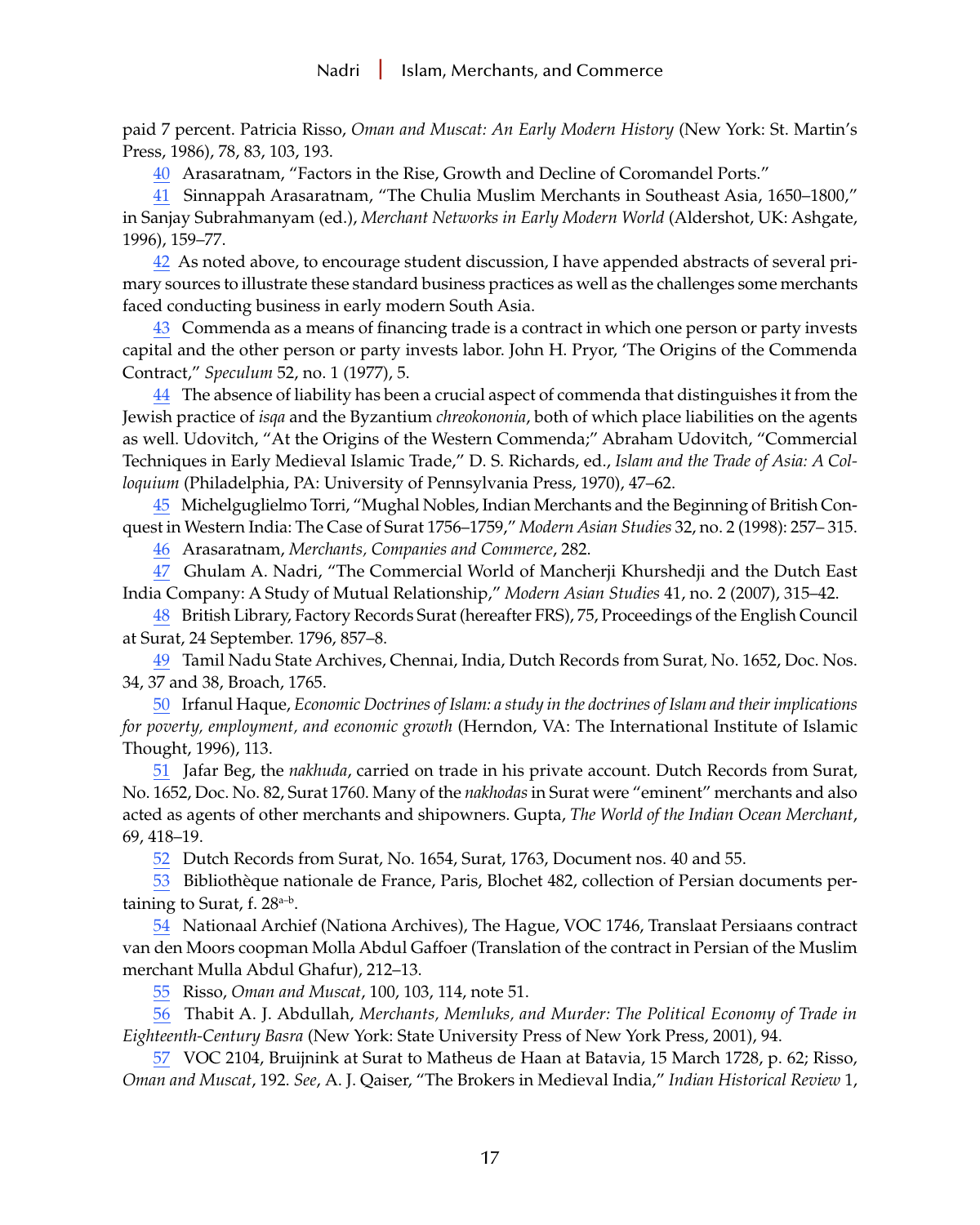<span id="page-17-0"></span>no. 2 (1974): 220–46; M. N. Pearson, "Brokers in Western Indian Port Cities: Their Role in Servicing Foreign Merchants," *Modern Asian Studies* 22, no. 3 (1988): 455–72; Nadri, *Eighteenth-Century Gujarat*, 73–6.

[58](#page-8-0) Dutch Records from Surat, No. 1654, Surat, 1763, Document nos. 40 and 55.

[59](#page-8-0) Irfan Habib, "Usury in Medieval India," *Comparative Studies in Society and History* 6, 4 (1964), 417.

[60](#page-8-0) See, Haque, *Economic Doctrines of Islam*.

[61](#page-8-0) Mirza Masum, the son of a merchant Haji Zahid Beg, lent money on interest. Gokhale, *Surat in the Seventeenth Century*, 126. The presence of Muslim *sarrafs* in seventeenth-century Surat is documented. Om Prakash, "Sarrafs, Financial Intermediation and Credit Network in Mughal India," in Eddy H. G. van Cauwenberghe (ed.), *Money, Coins and Commerce: Essays in the Monetary History of Asia and Europe (From Antiquity to Modern Times)* (Leuven, BE: Leuven University Press, 1991), 473–90. Some Labbai Muslim merchants of the Coromandel Coast were also moneylenders. Arasaratnam, *Merchants, Companies and Commerce*, 219.

[62](#page-9-0) In eighteenth-century Basra, Jews were the principal *sarrafs* and dominated this profession. Abdullah, *Merchants, Memluks, and Murder*, 90–1. At Masqat, Muslim merchants borrowed money from Bania bankers/brokers. Risso, *Oman and Musqat*, 200.

[63](#page-9-0) The percentage varied depending upon the risks involved, destination, and the duration of voyage. In 1749, the premium on bottomry investment of Mancherji Khurshedji on a ship going to Mombassa in East Africa was 15.25 percent. Dutch Records from Surat, No. 1644, Document no. 32, Surat, 10 Feb. 1749,127–9. On the voyages between Surat and Batavia the premium varied from 4.5 to 9 percent. Dutch Records from Surat, No. 1652, Doc. No. 40, Surat, 1760; Ibid., No. 1665, Doc. No. 123, Surat, 16 Jan. 1790, 315–17; Ibid., Doc. No. 161, Surat, 17 Dec. 1790, 401–3.

[64](#page-9-0) Although we have no evidence of any dispute involving a Muslim merchant, an analogy can be drawn from cases involving other merchants. One such dispute occurred in 1789 when a Dutch shipper in the service of the Dutch East India Company at Batavia took 2,000 rixdollars on bottomry payable at Surat but suffered loss on the sale of merchandise and was unable to pay the stipulated amount. He instead promised to pay only 1190 rixdollars to the authorised person in Surat. Dutch Records from Surat, No. 1665, Doc. No. 112, Surat, Dec. 1789, 291–2.

[65](#page-9-0) In 1784, the EIC lent money at respondentia on the *Glatton* sailing to Mokha. FRS 62, Letter to the Super Cargo of Glatton to Mokha, Mr. Thomas Porteus, Surat, 30 March 1784, 97; Ibid., Surat to Bombay, 7 April 1784, 109. In 1789, it extended respondentia loans to the merchant of Surat on the *Winterton* sailing to Mokha in order to raise funds to buy 2,000 bales of coffee for England. British Library, Bombay Commercial Proceedings 49, Consultations at Bombay, 3 Feb. 1789, 67–8, 76–7.

[66](#page-9-0) FRS 74, Proceedings of the English Council at Surat, 6 June 1796, 592–4.

[67](#page-10-0) Although Islam does not rule out the possibility of partnership trade with people of other faiths, in eighteenth-century Basra, out of forty-three recorded commercial partnerships, only two were between merchants of different religious communities. Abdullah, *Merchants, Memluks and Murder*, 92.

[68](#page-10-0) Joseph A. Spengler, "Comment on 'Usury in Medieval India," *Comparative Studies in Society and History: an International Quarterly* 6, no. 4 (1964): 422.

[69](#page-10-0) This is not unique to Muslims. Merchants' behavior and their business ethics throughout the world, as Dwijendra Tripathi has argued, did not conform to their personal ethics or religious